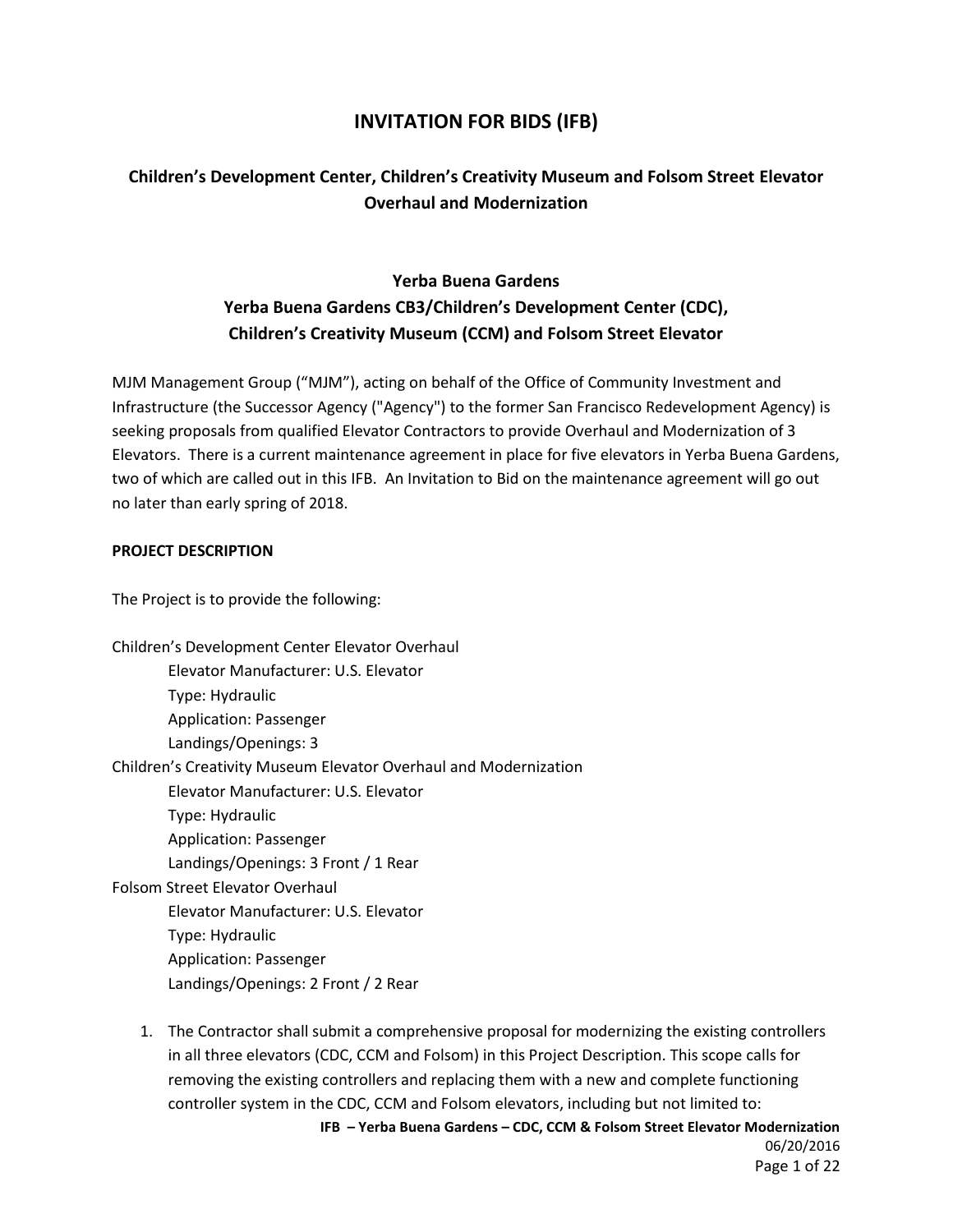- a) Elevator motor controllers;
- b) Elevator cab controllers;
- c) Elevator cab buttons and floor plates; and
- d) Elevator cable ways, among other mechanical parts in the controller system.
- 2. All overhaul and modernization work to be carried out by the Contractor shall be compliant with current ADA requirements for public service elevators. The Contractor will provide and install new vandal resistant Braille buttons in the CDC, CCM and Folsom elevators.
- 3. a) Mechanical and Elevator Cab Upgrades. The Contractor will remove existing door edge components and furnish and install electronic door edges that will sense the presence of passengers or obstruction in the CDC, CCM and Folsom elevators.
	- b) In the CDC, CCM and Folsom elevators, the Contractor will remove the existing mechanical starter contactor assembly and provide and install a new solid-starter (hydraulic) to control motor starting and limit the inflow of current. The new starter shall have built-in protection for overload conditions, reverse phase, and loss of phase. The new starter shall be wired, adjusted and tested for smooth operation.
	- c) The Contractor will provide and install new vandal resistant Braille buttons in the CDC, CCM and Folsom elevators. The Contractor will upgrade elevator cabinet interior in the CDC, CCM and Folsom elevators – walls, ceiling and handrails. Interior upgrades shall be compliant with current ADA requirements for public elevators.
	- d) The Contractor will remove and replace the damaged door plate in the CDC, CCM and Folsom elevators.
	- e) The Contractor will remove and replace the existing power unit in the CDC, CCM and Folsom elevators. The power unit replacement should include the motor, pump, hydraulic valve, muffler, oil reservoir tank, hydraulic fluid, isolation assembly and all necessary hardware. Replace standard hydraulic fuel with Enviromax product.
	- f) The Contractor will provide and install a new closed-loop door operator on the front of the CDC elevator. The Contractor will provide and install a new closed-loop door operator on the front and rear openings of the CCM and Folsom elevators. The equipment and materials include a motor with heavy duty sprocket, chain, belt and sheaves. The operator should regulate speed via motor performance feedback and automatically adjust for wind and door conditions.
	- g) The Contractor will provide labor and materials needed to perform a complete hoist-way cleaning from the top of the shaft to the bottom of the pit of the CDC, CCM and Folsom elevators. The cleaning should include but is not limited to the following: exposed hoist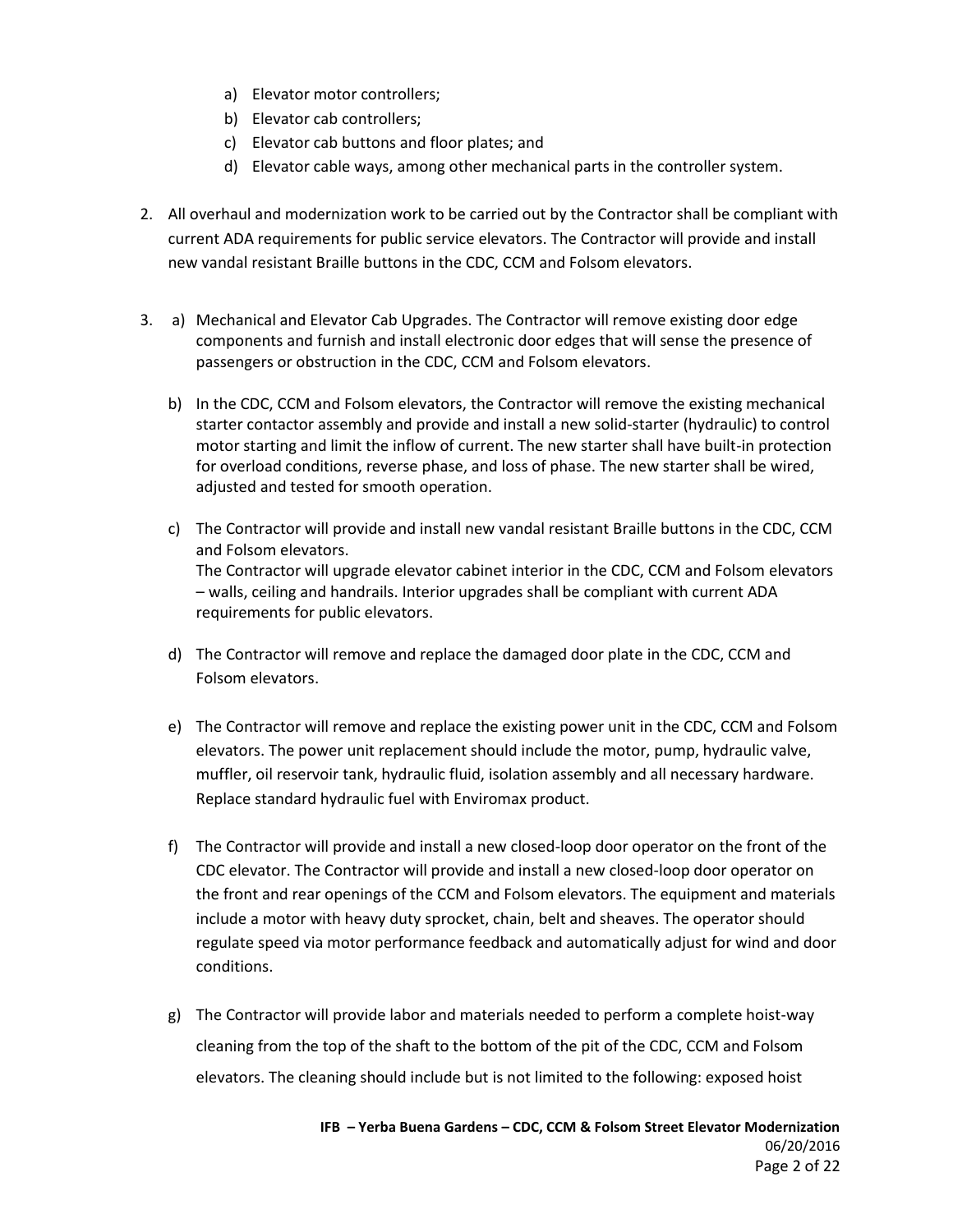beam, rails, car top, door equipment, pit supports, clean and lubricate door tracks & landing sills.

The Contractor's responsibility for the CDC, CCM and Folsom elevators includes but is not limited to all design or equipment submittals, permit and inspection fees, scheduling of inspections, and compliance with all State and Local regulations pertaining to the operation and maintenance of elevators.

This is a "turn-key" project and the Contractor shall provide all items necessary for a complete, safe, fully functional system as described herein including all demolition, disposal, tools, scaffolding, labor, training, and supervision, even though they may not be specifically enumerated.

Time is of the essence on this project. The successful bidder shall submit proposed scheduling, milestone, and project completion dates prior to the project kick-off meeting.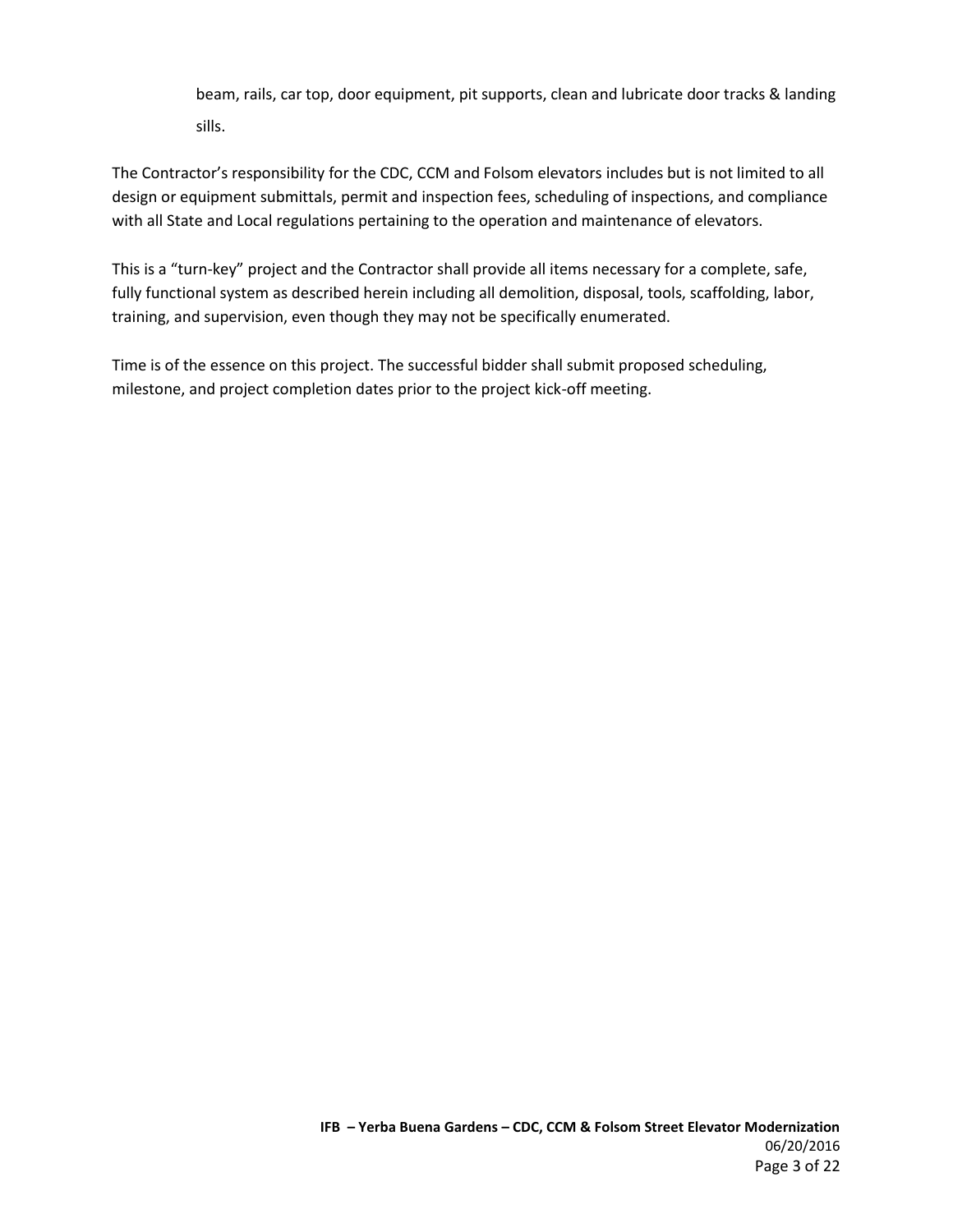## **IMPORTANT DATES and SUBMISSION PROCESS Important Dates Bids are due by 2:00 PM on Wednesday, June July 2015, 2016**

| <b>IFB Released</b>                     | Thursday, June 16, 2016             |
|-----------------------------------------|-------------------------------------|
| <b>Pre-Submittal Meeting</b>            | Thursday, June 30, 2016 at 3:00 PM  |
| Deadline for questions and requests for | Wednesday, July 6, 2016 at 2:00 PM  |
| additional information                  |                                     |
| IFB Due Date / Bid Opening              | Wednesday, July 20, 2016 at 2:00 PM |

#### **General procedures for the Bids**

- A pre-submittal meeting will be held at the YBG Green Room on FridayThursday, May June 3027, 2016 at 32:00 PM in a room to be determined. The meeting will include an overview of IFB and provide an opportunity to ask questions and view the existing equipment and site. Although attendance is not mandatory, it is highly recommended to ensure Bidders are familiar with the Bid documents, equipment, equipment condition, and access.
- All questions and requests for approved equals or additional information regarding this IFB must be received in writing by MJM by e-mail on or before the date and time as shown above. All addendums, responses and additional information will be distributed to all registered IFB – holders. MJM reserves the sole right to determine the timing and content of the response, if any, to all questions and requests for additional information. Questions and information requests should be directed to the Project Manager, at projects@ybgardens.com.
- Although it is not necessary to register to receive a copy of the IFB or to submit a Bid, it is strongly recommended as it will permit MJM to mail addenda information and respond to inquiries. Only registered IFB-holders will receive responses to all written questions, addendums and any additional information distributed prior to the Bid submission date. Register by sending contact information to projects@ybgardens.com.

Bids and Bidder's Security shall be securely sealed in a package and clearly marked with the Contract title **("Yerba Buena Gardens– Children's Development Center, Children's Creativity Museum and Folsom Street Elevator Overhaul and Modernization"),** and shall also include the name and address of the Bidder.

The Bid submittal shall be mailed or personally delivered to:

Patricia Avery, Project Manager MJM Management Group 750 Howard Street San Francisco, California, 94103

All bids must be received by MJM's Contracts & Procurement Department by 2:00 PM on Wednesday, June July 1520, 2016 at 2:00 PM at which time they will be opened and read.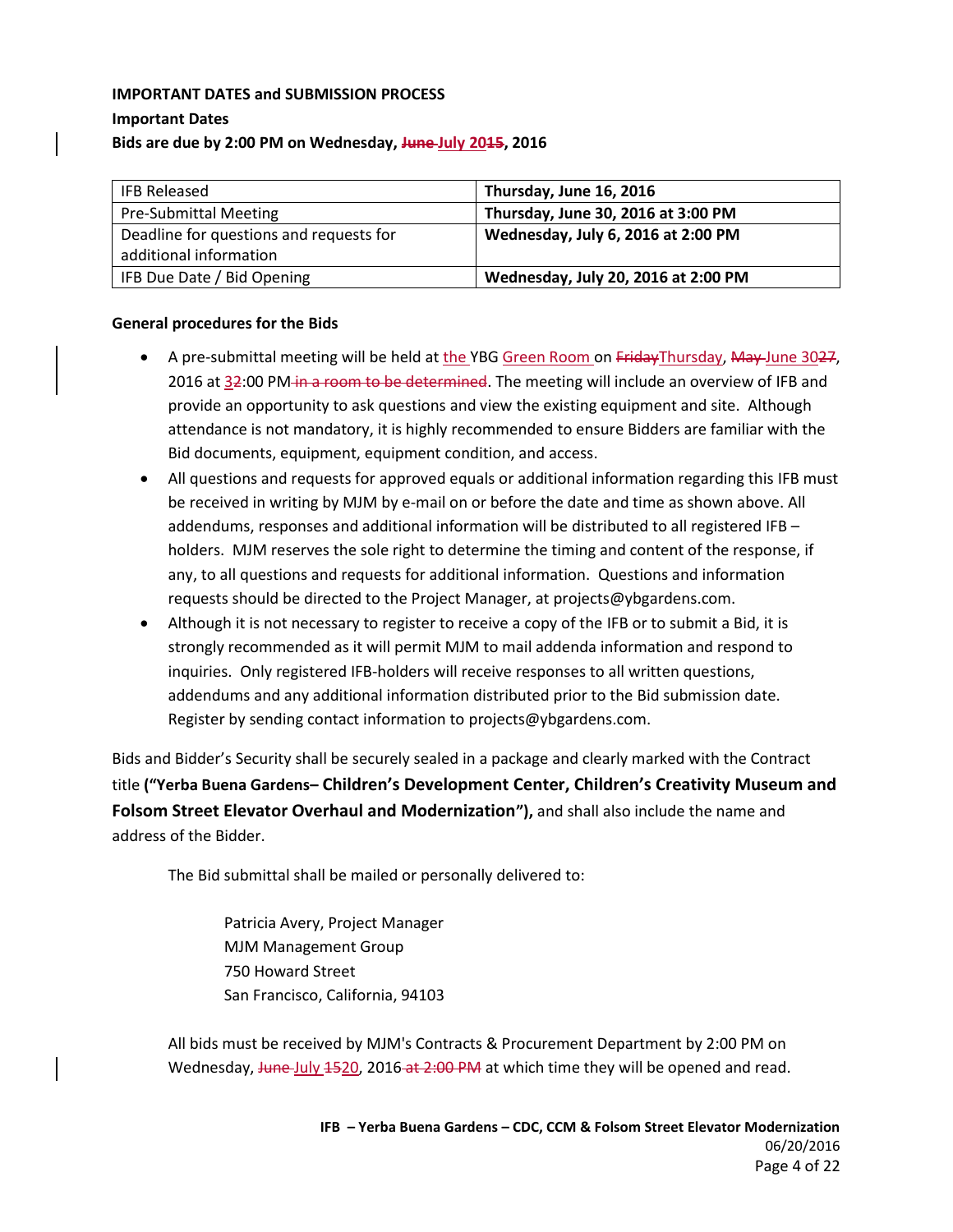#### **CONTRACT STRUCTURE**

The contract will be based on the Contractor's total grand bid price.

#### **MINIMUM QUALIFICATIONS**

Contractor shall have the following qualifications:

- 1. General contractors, specialty contractors and the individuals responsible for construction, assembly or installation in the field shall have been continuously engaged in projects similar to that specified herein for a minimum of five years, and shall have completed work on at least five projects of this type and scope.
- 2. Manufacturers shall have been continuously engaged in the manufacturing of machinery/equipment similar to that specified herein for a minimum of five years.
- 3. Contractor shall have previous experience in dealing with public service clients who make numerous program changes during the course of construction.
- 4. Contractor candidates selected shall have an opportunity to do maintenance on the elevators in the abovementioned project description.
- 5. Specialty subcontractors shall have at time of bid and continuously maintain throughout the project and warranty period a CA Specialty Contractor's license appropriate for the work in the project scope.
- 6. Contractor shall secure insurance and provide performance and payment bonds as stipulated in Agency's policies, found below.
- 7. Contractor must possess a valid "C-11" license at the time of bid opening and shall maintain said license(s) during the entire term of the Contract.

#### **PUBLIC WORKS CONTRACTOR REGISTRATION PROGRAM REQUIREMENTS**

**This is a public works contract. All bidders for this project must comply with the State of California DIR Public Works Contractor registration requirements. All contractors and subcontractors who bid or work on a public works project must register and pay an annual fee to DIR prior to bidding on the project. No contractor or subcontractor may be listed on a bid proposal for a public works project unless registered with DIR. No contractor or subcontractor may work on a public works project unless registered with DIR.**

**For more details and instructions regarding registration please visit: http://www.dir.ca.gov/Public-Works/PublicWorks.html**

#### **SUBMISSION OF BIDS**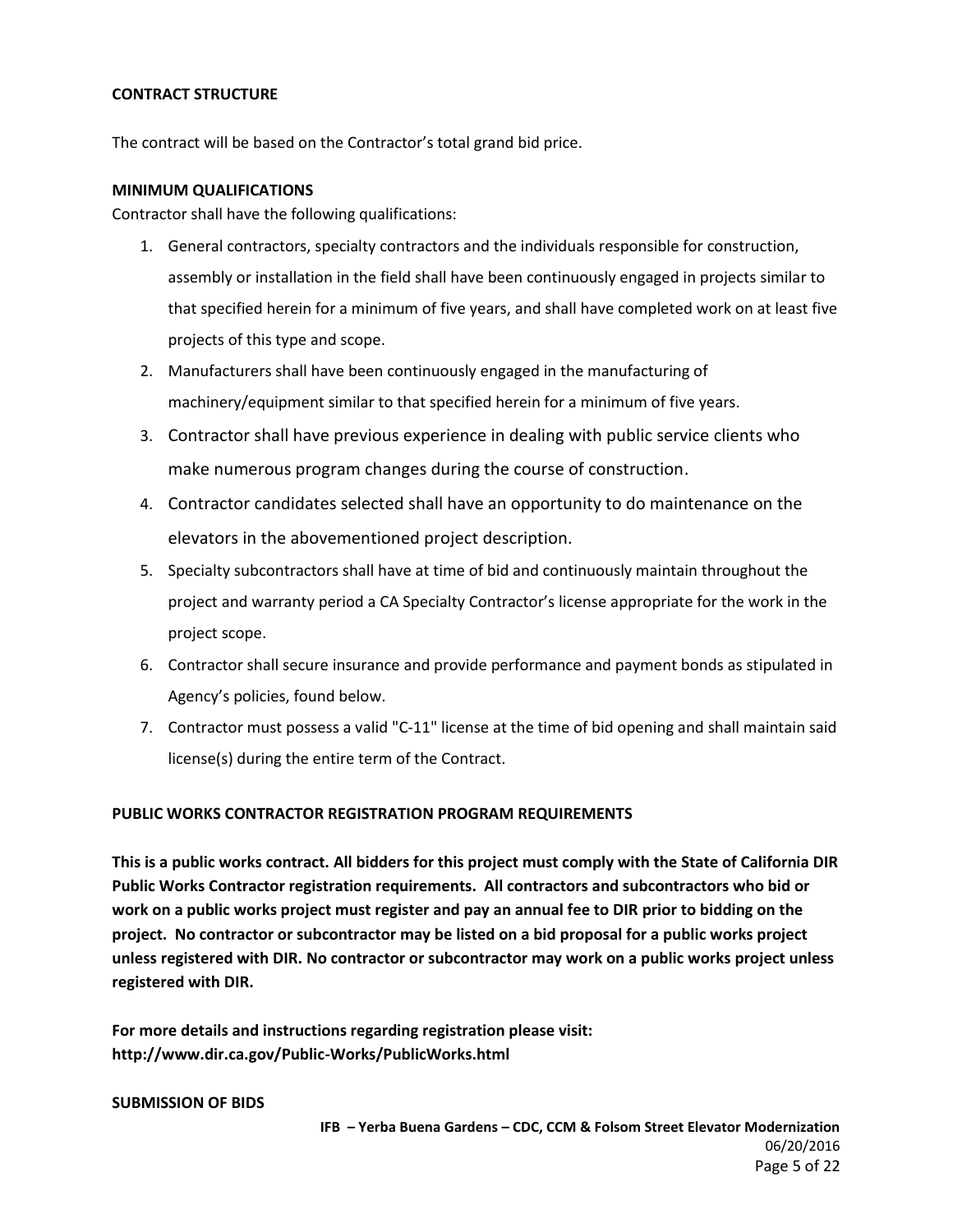Bids must contain all of the following information:

- 1. A description of qualifications and any areas of specialty and professional capabilities.
- 2. A brief written description of the contractor's operation including facilities, financial capabilities, and experience of key personnel.
- 3. A listing of three equivalent projects including:
	- a. Name, address and telephone number of project owner/facility manager;
	- b. Scope of work and date of completion.
- 4. Proposal shall list all subcontractors and manufactures as required.
- 5. Proposal shall include total cost to provide all items indicated in specifications and drawings. Bidder must submit a price quotation on all items requested on the Bid Form. In determining the lowest responsive and responsible Bidder, MJM shall compare and evaluate the submitted bids in its entirety and make a determination on the basis of the bid submittals, including the "Grand Total Bid Price" as quoted on the Bid Form **(Attachment #1)**.

Only "turn-key" complete proposals will be accepted that provide complete fully functional system.

- 6. Bidder's Security or Bond **(Attachment #1)**.
- 7. A statement from a bonding company agreeing to provide the required bonds in the amount required for the project.
- 8. A signed Small Business Enterprise Agreement (**Attachment #2).**
- 9. A signed Declaration of Nondiscrimination in Contracts and Benefits **(Attachment #3)**.
- 10. A signed Minimum Compensation Policy Declaration **(Attachment #4)**.
- 11. A signed Health Care Accountability Declaration **(Attachment #5)**.
- 12. Complete responses to all Disclosure Questions **(Attachment #6)**.
- 13. A signed Statement of Compliance with Agency Policies & Certification of Applicant **(Attachment #10)**
- 14. Designation of subcontractors **(Attachment #15)**.
- 15. Noncollusion Declaration **(Attachment #16)**.
- 16. Disclosure of Lobbying Activities **(Attachment #17)**.

#### **AGREEMENT TO COMPLY WITH AGENCY POLICIES**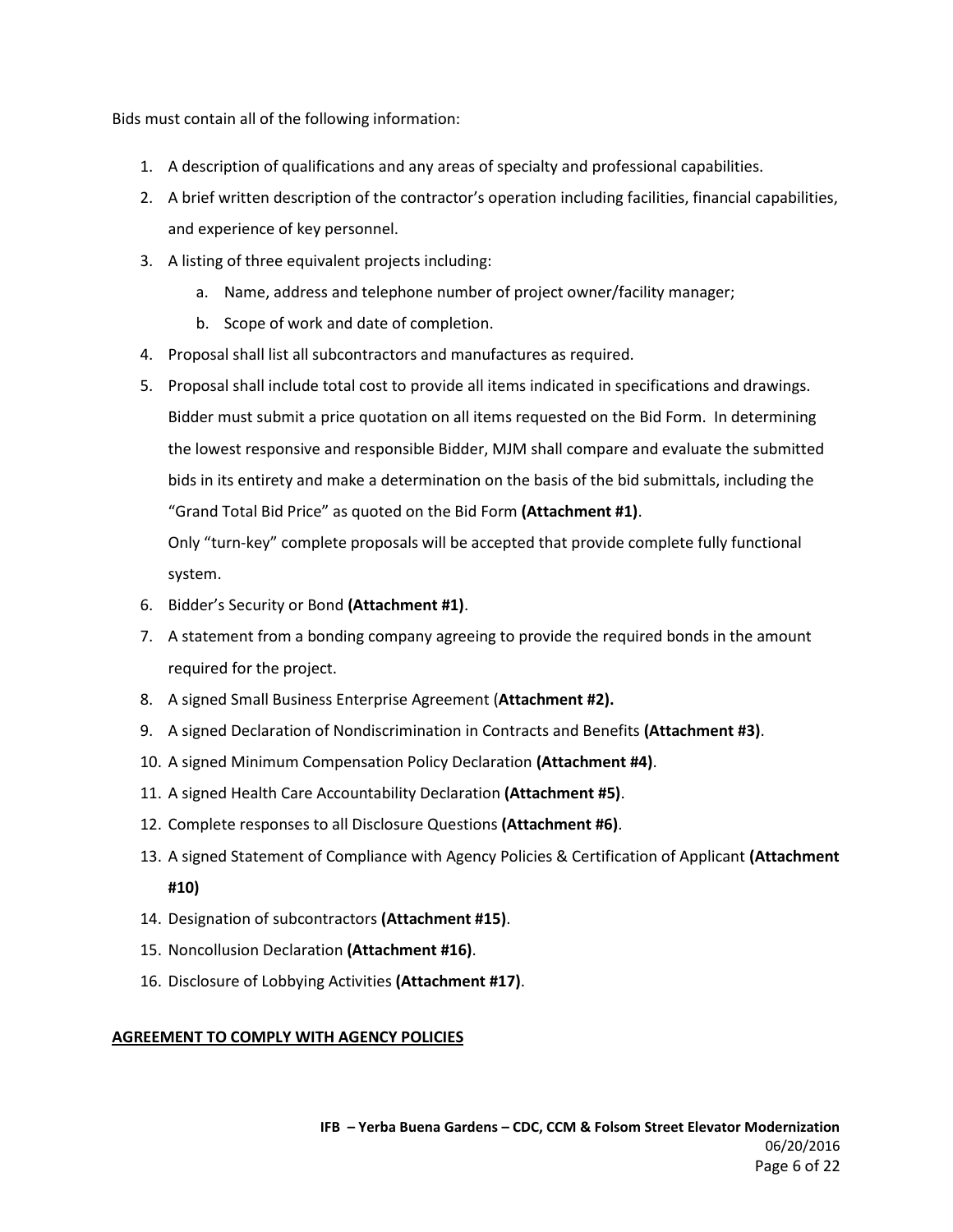Each Bidder shall acknowledge receipt and understanding of the following Agency's contracting requirements and policies and state its ability and willingness to comply with each of them:

### **A. Small Business Enterprise Program**

The Agency has adopted a Small Business Enterprise ("SBE") Program and the Contractor must make good faith efforts to achieve the goals of the SBE Program, which are 50% SBE participation for professional, personal services, and construction contracts. An SBE must be certified and accepted by the Agency in order to count the SBE's participation towards the goal. In addition, Contractor's attention is directed to the First Consideration provision of the SBE Program which provides first consideration in awarding contracts in the following order: (1) Project Area SBEs, (2) Local SBEs (outside an Agency project or survey area, but within San Francisco), and (3) all other SBEs (outside of San Francisco). Nonlocal SBEs should be used to satisfy participation goals only if Project Area SBEs or Local SBEs are not available, qualified, or if their bids or fees are significantly higher than those of non-local SBEs. **(**See **SBE Agreement, Attachment #2).** Further information on the criteria for determining eligibility is located in **Attachment #2**. For any questions, please contact the Agency's Contract Compliance Department, at (415) 749-2400.

### **B. Bidder's Duty of Loyalty**

Bidder for itself and its subcontractors, if any, agrees to abide by the Agency's duty of loyalty, which appears at Section IX.H. (Prohibited Activities of Present and Former Employees, Commissioners and Consultants) of the Agency's Personnel Policy and which states in part the following: "Unless approved in advance in writing by the Agency, no present or former employee, Commissioner or consultant of the Agency shall knowingly act for anyone other than the Agency in connection with any particular matter in which the Agency is a party, or has a direct and substantial interest, and in which he or she participated personally and substantially as an Agency employee, Commissioner or consultant whether through decisions, recommendations, advice, investigation or otherwise. Violation of this section by a present employee, consultant or Commissioner may, in the case of an employee or consultant, be grounds for discharge or termination of the consultant contract, and in the case of a Commissioner, be considered misconduct in office pursuant of California Health and Safety Code Section 33115."

## **C. Limitations on Contributions**

**IFB – Yerba Buena Gardens – CDC, CCM & Folsom Street Elevator Modernization** Through execution of this Agreement, Bidder acknowledges that it is familiar with section 1.126 of the San Francisco Campaign and Governmental Conduct Code, which prohibits any person who contracts with the Agency for the rendition of personal services, for the furnishing of any material, supplies or equipment, for the sale or lease of any land or building, or for a grant, loan or loan guarantee, from making any campaign contribution to (1) the Mayor or members of the Board of Supervisors, (2) a candidate for Mayor or Board of Supervisors, or (3) a committee controlled by such office holder or candidate, at any time from the commencement of negotiations for the contract until the later of either the termination of negotiations for such contract or six months after the date the contract is approved. Bidder acknowledges that the foregoing restriction applies only if the contract or a combination or series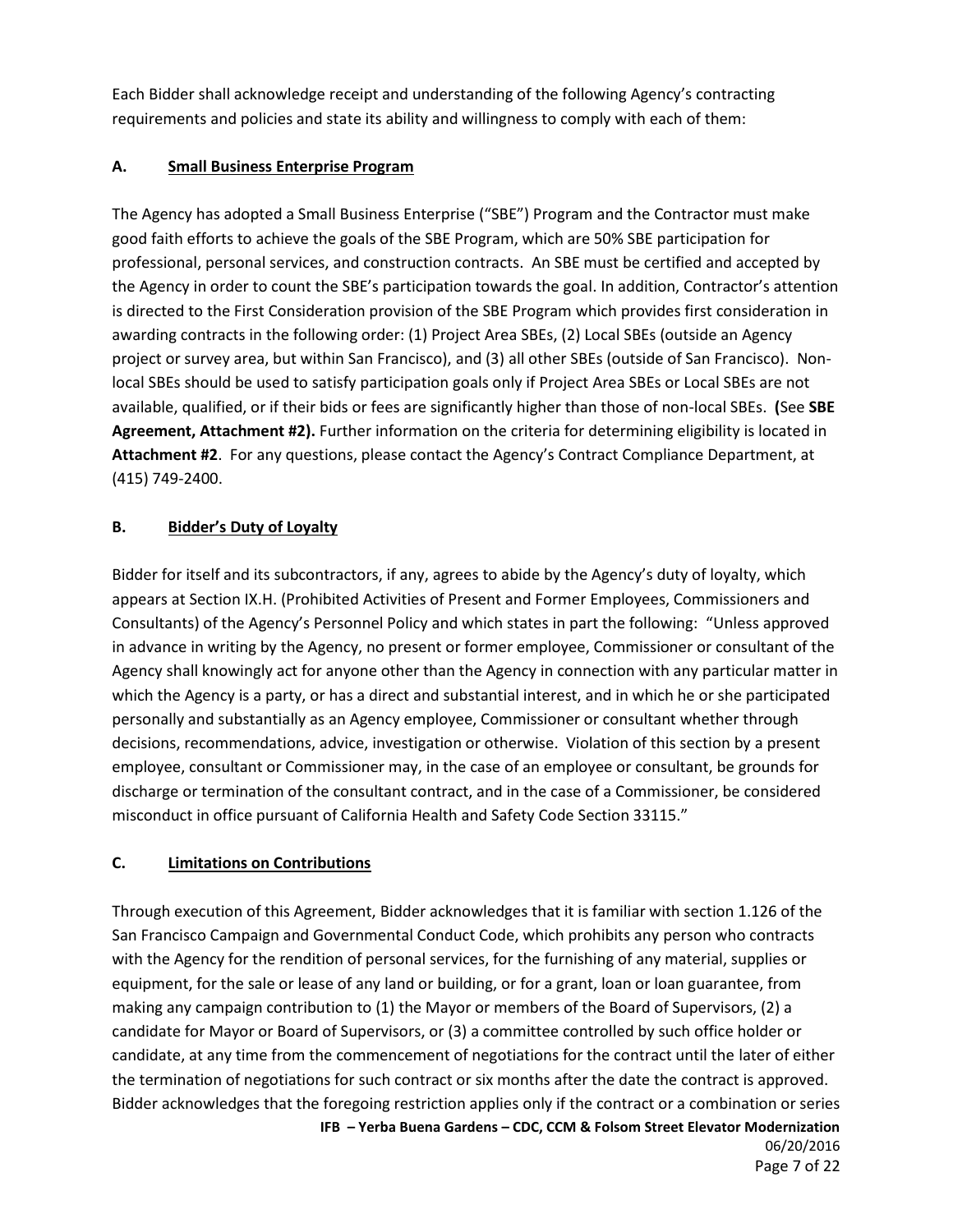of contracts approved by the same individual or board in a fiscal year have a total anticipated or actual value of \$50,000 or more. Bidder further acknowledges that the prohibition on contributions applies to each prospective party to the contract; each member of Bidder's board of directors; Bidder's chairperson, chief executive officer, chief financial officer and chief operating officer; any person with an ownership interest of more than 20 percent in Bidder; any subcontractor listed in the bid or contract; and any committee that is sponsored or controlled by Bidder. Additionally, Bidder acknowledges that Bidder must inform each of the persons described in the preceding sentence of the prohibitions contained in section 1.126.

Finally, Bidder agrees to provide to the Agency the names of each member of Bidder's board of directors; Bidder's chairperson, chief executive officer, chief financial officer and chief operating officer; any person with an ownership interest of more than 20 percent in Bidder; any subcontractor listed in the bid or contract; and any committee that is sponsored or controlled by Bidder.

### **D. Nondiscrimination in Contracts and Benefits**

The Agency has established a policy prohibiting discrimination in contracting, which includes a prohibition on discrimination in providing benefits between employees with spouses and employees with domestic partners.

Bidders shall complete **Attachment #3**. Entities that have received certification from the San Francisco Contract Monitoring Division (formerly Human Rights Commission) regarding their compliance with the Equal Benefits Ordinance of the City and County of San Francisco will be deemed in compliance with the Agency's policy. For further information, see instructions contained in **Attachment #3** or contact the Agency's Contract Compliance Department at 415-749-2400.

## **E. Minimum Compensation Policy and Health Care Accountability Policy**

The Agency has adopted a Minimum Compensation Policy ("MCP") for all contractors under personal services contracts that require the payment of a minimum level of compensation to employees (**Attachment #4**). In addition, the Health Care Accountability Policy ("HCAP") requires that contractors offer certain health plan benefits to their employees or participate in a health benefits program developed by the City's Department of Public Health, or make a payment in lieu of such benefits to the City's Department of Public Health **(Attachment #5)**.

Bidders shall either submit a completed MCP Declaration Form and HCAP Declaration Form or state its intent to comply with these Agency policies.

#### **F. Insurance**

The selected Bidder must procure and maintain insurance against claims for injuries to persons or damages to property, which may arise from or in connection with the performance of the work under the contract by the contractor, its agents, representatives, employees or subcontractors.

**IFB – Yerba Buena Gardens – CDC, CCM & Folsom Street Elevator Modernization** 06/20/2016 Page 8 of 22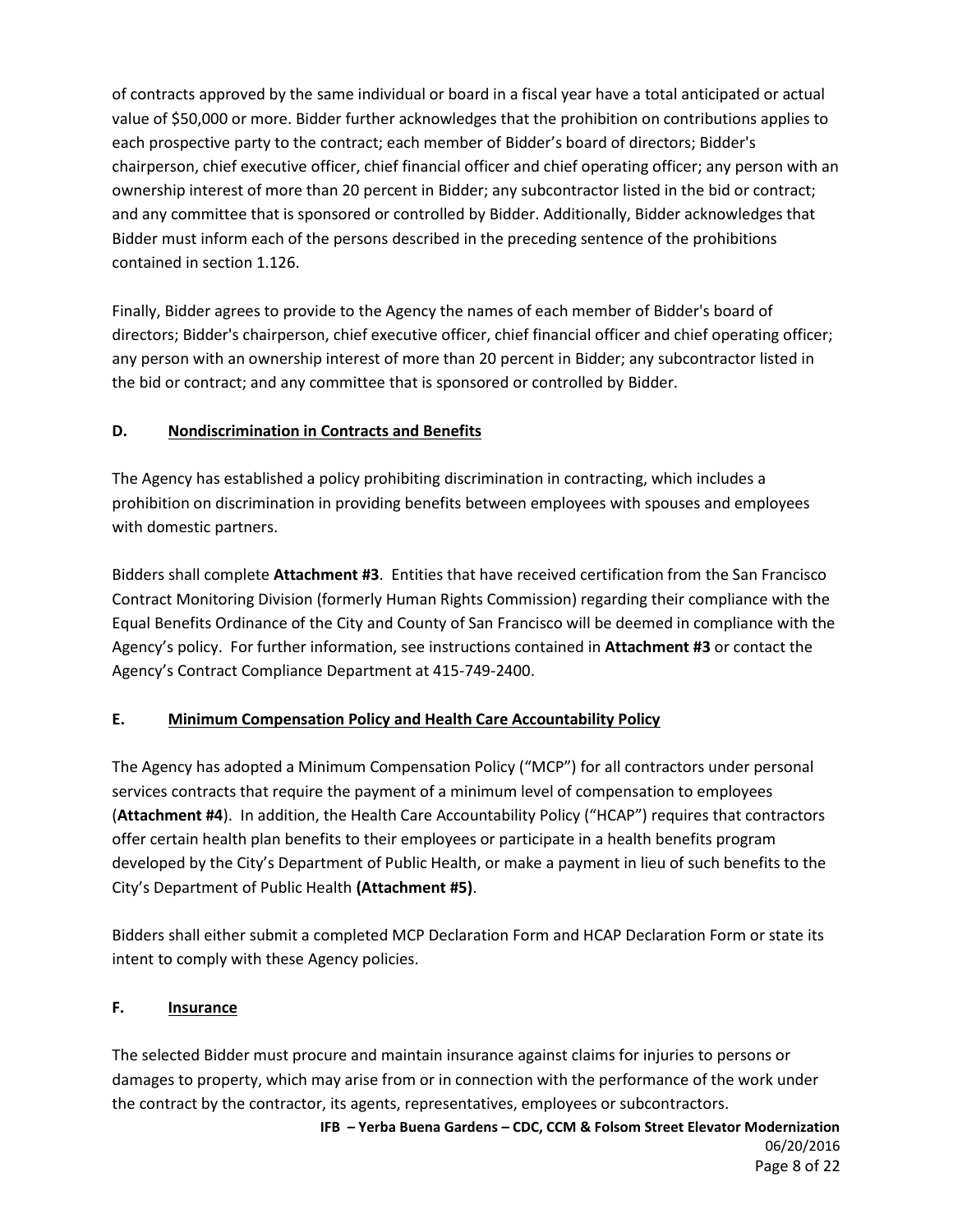Unless otherwise approved by MJM or the Agency, the selected Bidder must maintain insurance with an insurance company that has an A.M. Best rating of A: VII with the following coverage's and limits:

- General Liability: \$2,000,000 per occurrence;
- Automobile Liability: \$1,000,000 per accident for bodily injury and property damage;
- Workers' Compensation and Employers Liability: Workers' Compensation limits as required by the State of California and Employer's Liability limits of \$1,000,000 for bodily injury by accident and \$1,000,000 per person and in the annual aggregate for bodily injury by disease. (Required only if Contractor has employees);
- Professional Liability: \$1,000,000 per occurrence; and the insurance requirements may be modified by the Agency's Risk Manager in his/her sole discretion.

#### **G. Contract Bonds**

#### PERFORMANCE AND PAYMENT BOND

Upon execution of the Contract, the Contractor shall furnish, at its own expense, Performance and Payment Securities in a form satisfactory to MJM as a guarantee of good faith on behalf of the Contractor that the terms of this Contract shall be complied with in every particular. This Performance and Payment Security shall be in the amount of 100% of the Contract price and the Performance and Payment Security shall be issued by an admitted surety insurer authorized to transact surety business within the State of California.

Alternatively, the Contractor may deposit with MJM a Certified or Cashier's Check upon some solvent bank or irrevocable Standby Letters of Credit for the amount, for the faithful performance of the Contract. The Bond or equivalent securities shall remain in full force and effect for the entire term specified in the Bond Document. MJM must give its written consent to any substitution of surety and maintains the right to reject such a proposed substitute.

#### **H. Indemnity**

The selected Bidder shall defend, hold harmless and indemnify MJM Management Group, the Agency, the City and County of San Francisco and their respective commissioners, members, officers, agents and employees from and against all claims, loss, damage, injury, actions, causes of action and liability of every kind, nature and description directly or indirectly arising out of or connected with the performance of the Agency contract and any of the contractor's operations or activities related thereto, excluding the willful misconduct or the gross negligence of the person or entity seeking to be defended, indemnified or held harmless.

#### **I. Disclosure Questions**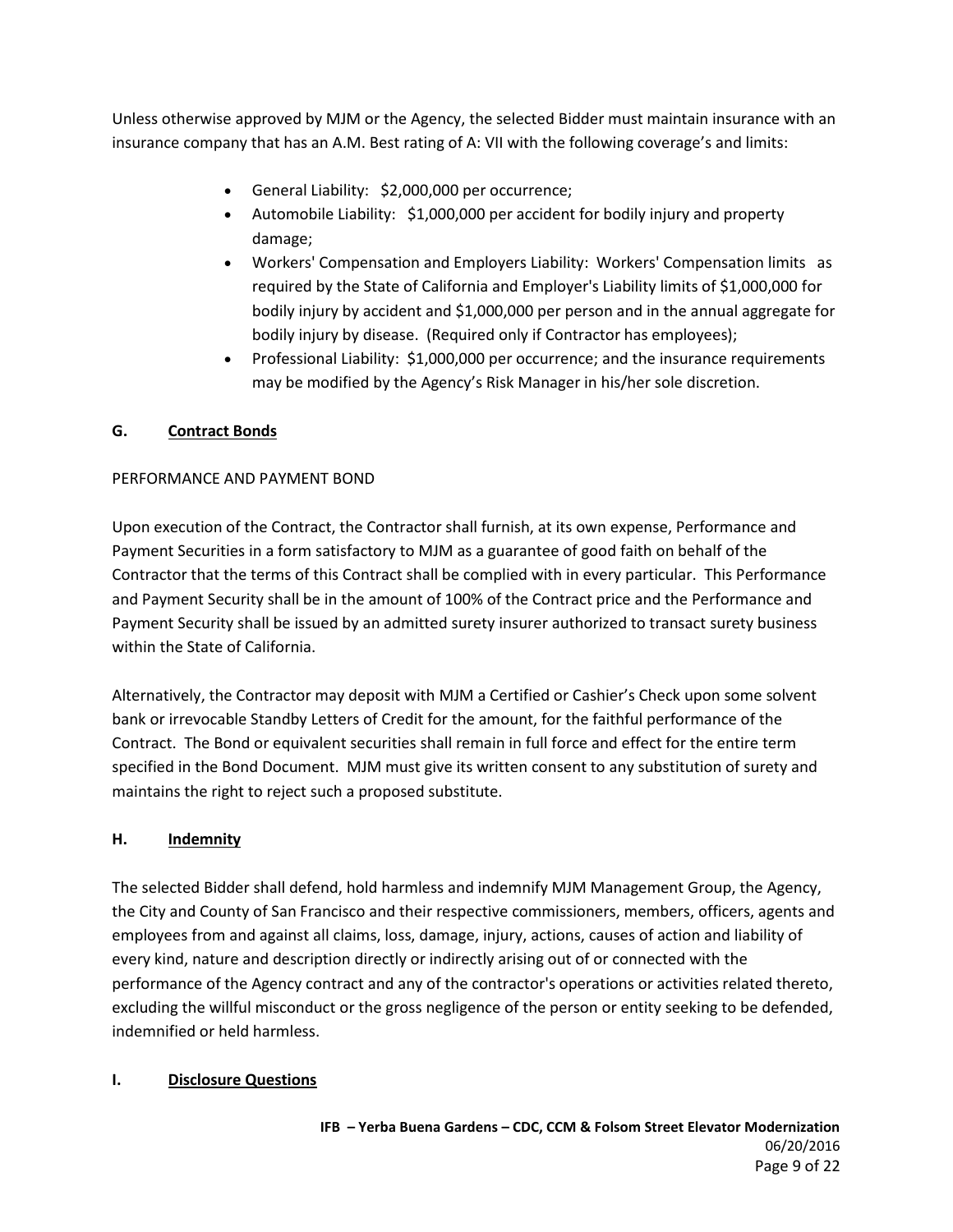Each consultant shall Complete **Attachment #6**, Disclosure Questions, and submit the completed form as part of its Statement of Qualifications.

The selected Bidder shall certify under penalty of perjury under the laws of the State of California that all the information provided in the Bid submittal is true and correct **(Attachment #10)**.

## **ADDITIONAL TERMS AND CONDITIONS**

#### **A. Personal Services Contract**

The selected Bidder will be required to enter into a Personal Services Contract with MJM using MJM's Form Services Contract **(Attachment #11)**. MJM will provide the Form Services Contract prior to submittals of bids. The contractor will be required to comply with all of the provisions of the personal services contract, including, but not limited to, the Agency's policies and provisions regarding indemnification, insurance, small business enterprise requirements, and non-discrimination in employee benefits and hiring, prevailing wage provisions, permanent workforce agreement and construction workforce agreement.

### **B. Bidder's Security**

Each Bidder shall furnish and submit with its bid one of the following forms of Bidder's Security:

- a) Unconditional "certified check," "cashier's check," or "official check" drawn on a solvent bank payable to the order of MJM Management Group;
- b) A Bidder's Bond using the form entitled "Bidder's Bond," provided with the Bid Forms (see Attachment #1), which is properly executed by the Bidder and an admitted surety insurer and is accompanied by the corporate surety's power of attorney. The surety's signature shall be notarized and the surety shall be acceptable to MJM; or
- c) An Irrevocable Stand-by Letter of Credit, a sample of which is provided in the Bid Forms (see Attachment #1).

No personal or business checks will be accepted. The Bidder's Security shall be in the amount of five percent (5%) of the bid price.

The Bidder's Security shall be a guarantee that the Bidder, if awarded the Contract, will execute the required Contract and performance bond within 5 days after such Contract has been awarded to it or such additional time as may be allowed by MJM. If the Bidder fails or refuses to execute the required Contract and bonds within that time, the money and proceeds from the Bidder's Security shall be applied towards payment of the resulting damage to MJM of the delay and the necessity of accepting a higher or less desirable bid. The Bidder's Security shall remain in full force and effect until a written Contract is executed and all the required bonds are furnished.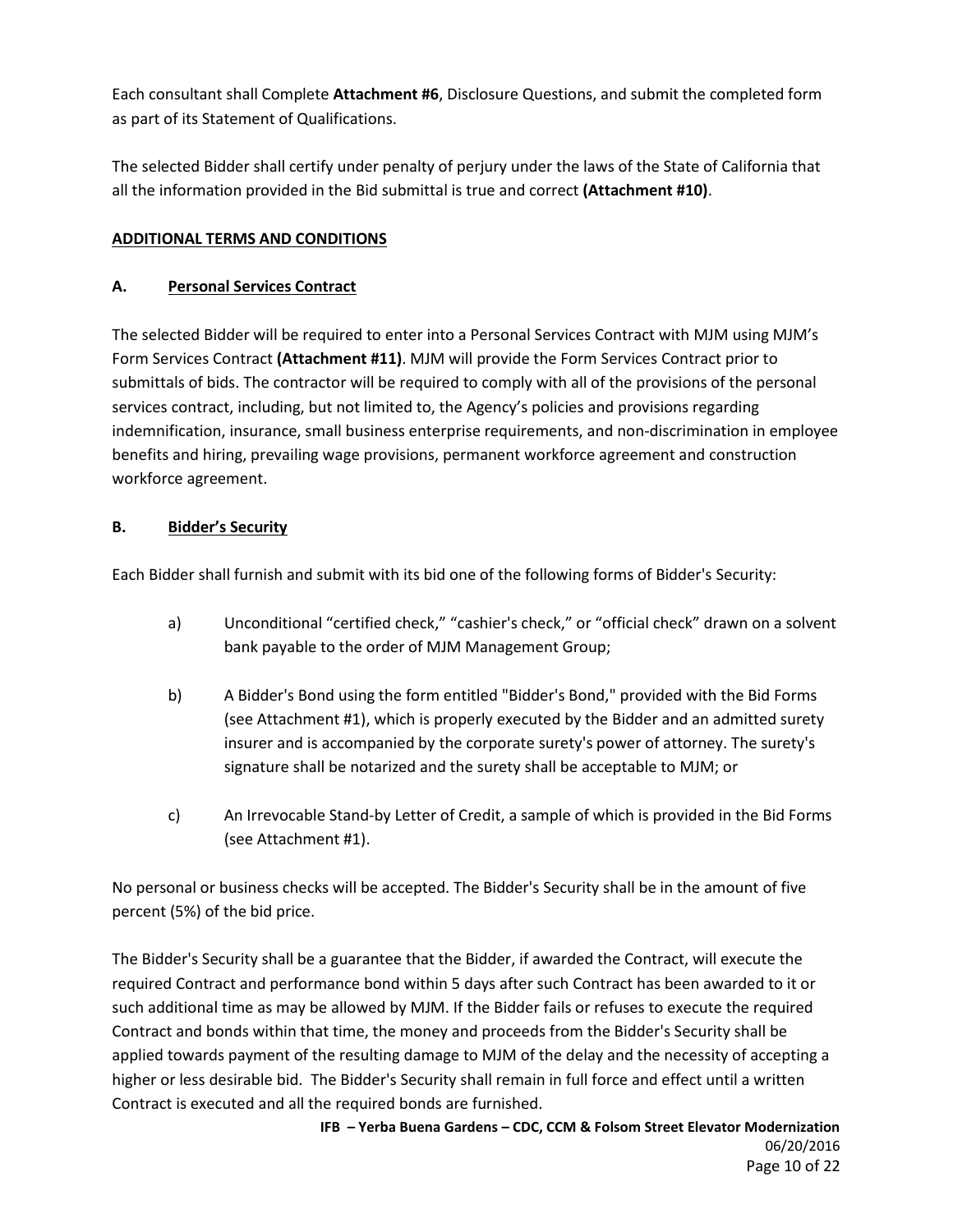The Bidder's Security of the successful Bidder and the next two lowest Bidders will be returned after execution of the Contract with the successful Bidder and the approval and acceptance on behalf of MJM of all other Contract bonds and insurance requirements. The Bidder's Security of the other Bidders not one of the three lowest, will be returned promptly after the bids have been opened and reviewed by MJM.

### **C. Withdrawal of Bid**

A Bidder may withdraw its bid before the expiration of the bid due date and time without prejudice to itself, by submitting a written request for bid withdrawal to the Project Manager.

### **D. Bid Opening**

At the due date and time specified in the Notice, MJM Project Manager or designee, will open, examine, and publicly read all bids received. Bidders, their representatives, and others interested, are invited to be present at the opening of bids. MJM reserves the right to postpone the bid opening for any reason.

### **E. Award or Rejection of Bids**

Award will be made or bids will be rejected by MJM within a reasonable time after bids have been opened. MJM may reject any and all bids, and may reject a bid of any party who has been delinquent or unfaithful in any former contract with MJM. Also, MJM reserves the right to waive any irregularities or informalities in any bid or in the bidding procedure. If an award is made, it shall be made to the lowest responsive and responsible Bidder. All Bidders shall be notified of the award.

## **F. Bid Protest Procedures**

Any Bid protest must be submitted in writing to the Office of Community Investment and Infrastructure, Attn: Contract Compliance Office, One South Van Ness Avenue, 5th Floor, San Francisco, California 94103, before 5 o'clock p.m. (as determined by the clock in the OCII's Reception Area) on the third (3rd) business day following the bid due date.

- a. The initial protest document must contain a complete statement of the basis for the protest.
- b. The protest must refer to the specific portion of the document that forms the basis for the protest.
- c. The protest must include the name, address and telephone number of the person representing the protesting party.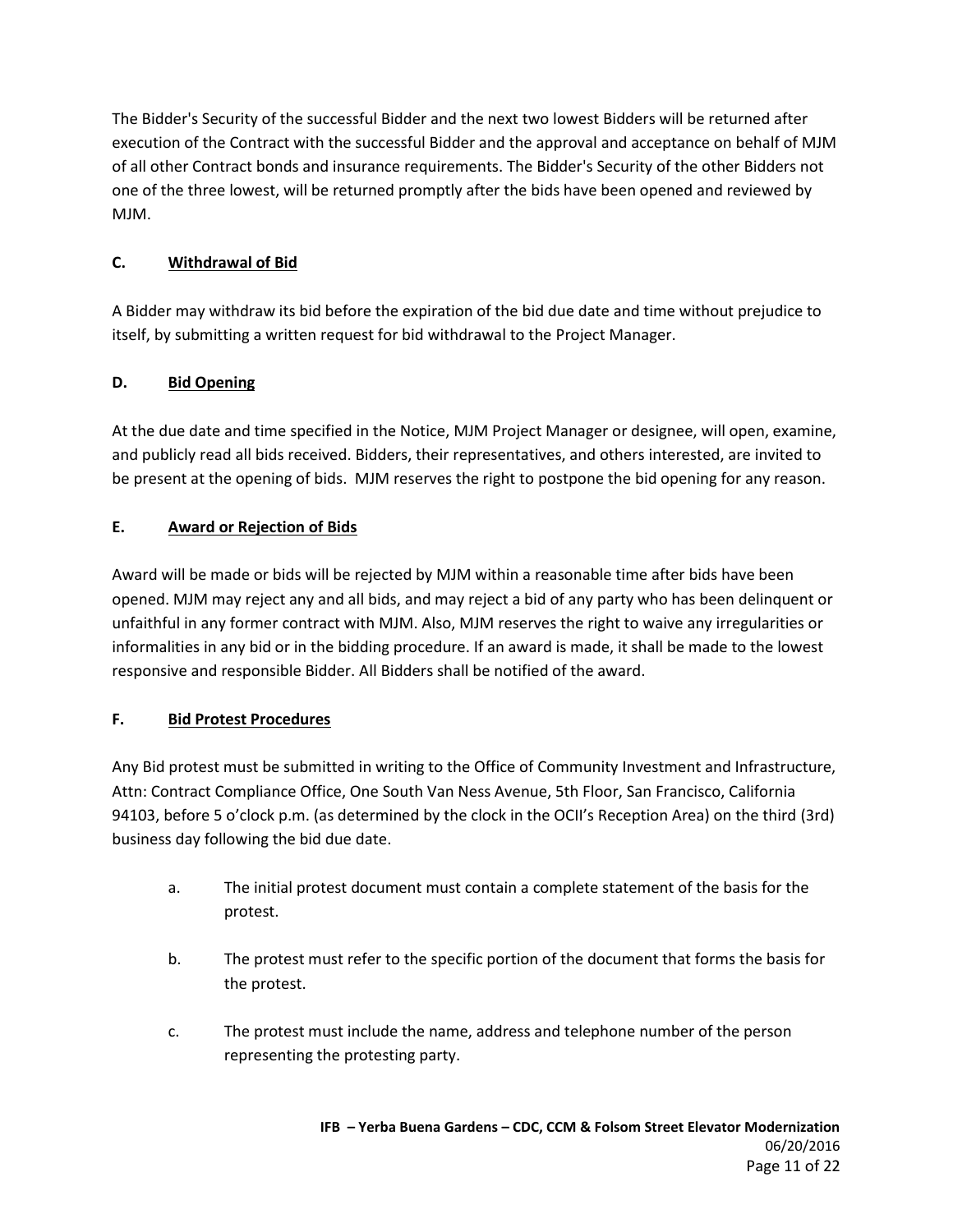- d. The party filing the protest must concurrently transmit a copy of the initial protest document and any attached documentation to all other parties with a direct financial interest that may be adversely affected by the outcome of the protest. Such parties shall include all other Bidders who appear to have a reasonable prospect of receiving an award depending upon the outcome of the protest.
- e. The procedure and time limits set forth in this paragraph are mandatory and are Bidder's sole and exclusive remedy in the event of Bid protest. Bidder's failure to comply with these procedures shall constitute a waiver of any right to further pursue the Bid protest, including filing a Government Code Claim or legal proceedings. A Bidder may not rely on a protest submitted by another Bidder, but must timely pursue its own protest

#### **G. Approved Equal Requests and Procedures**

It is understood that specifying a brand name or specific types of components, equipment, and/or processes in these specifications shall not relieve the Bidder from its responsibility to furnish the end product in accordance with the warranty and contractual requirements. The Bidder is responsible for notifying MJM of any inappropriate brand names, or types of components, equipment, and/or process that may be called for in these specifications, and to propose a suitable substitute for consideration. Unless otherwise specifically provided in the specifications, reference to any equipment, material, article, or patented process by trade name, make or catalog number shall be regarded as establishing a standard of quality and shall not be construed as limiting competition. A Bidder may, at its option, use any equipment, material, article, or process which, in the judgment of MJM, is equal to that designated. To do so a Bidder shall furnish, at its own expense, all test results, technical data and background information required by MJM in making the determination as to whether the proposed equipment, material or article or process, in the judgment of MJM, is equal to that designated. This shall be submitted on the Request for Approved Equals Form (see **Attachment #1, Form B-5**) and adhere to the following procedures.

- a. Prospective Bidders may discuss these specifications with MJM's Project Manager. This, however, will not relieve Bidders from the procedure of submitting written documented requests as required by Paragraph B below.
- b. Requests for Approved Equals must be received by MJM, in writing, no later than the Deadline date and time for Questions and Requests for Additional Information specified above. No such requests will be considered by MJM if received after this date. Any request for an Approved Equal must be fully supported with technical data, test results, or other pertinent information as evidence that the substitute offered is equal to or better than the specification requirement. In addition, any test requirements in the specifications that pertain to an item under consideration for Approved Equal must be submitted with the request for Approved Equal. All requests for Approved Equals shall be addressed to the Project Manager.

**IFB – Yerba Buena Gardens – CDC, CCM & Folsom Street Elevator Modernization** 06/20/2016 Page 12 of 22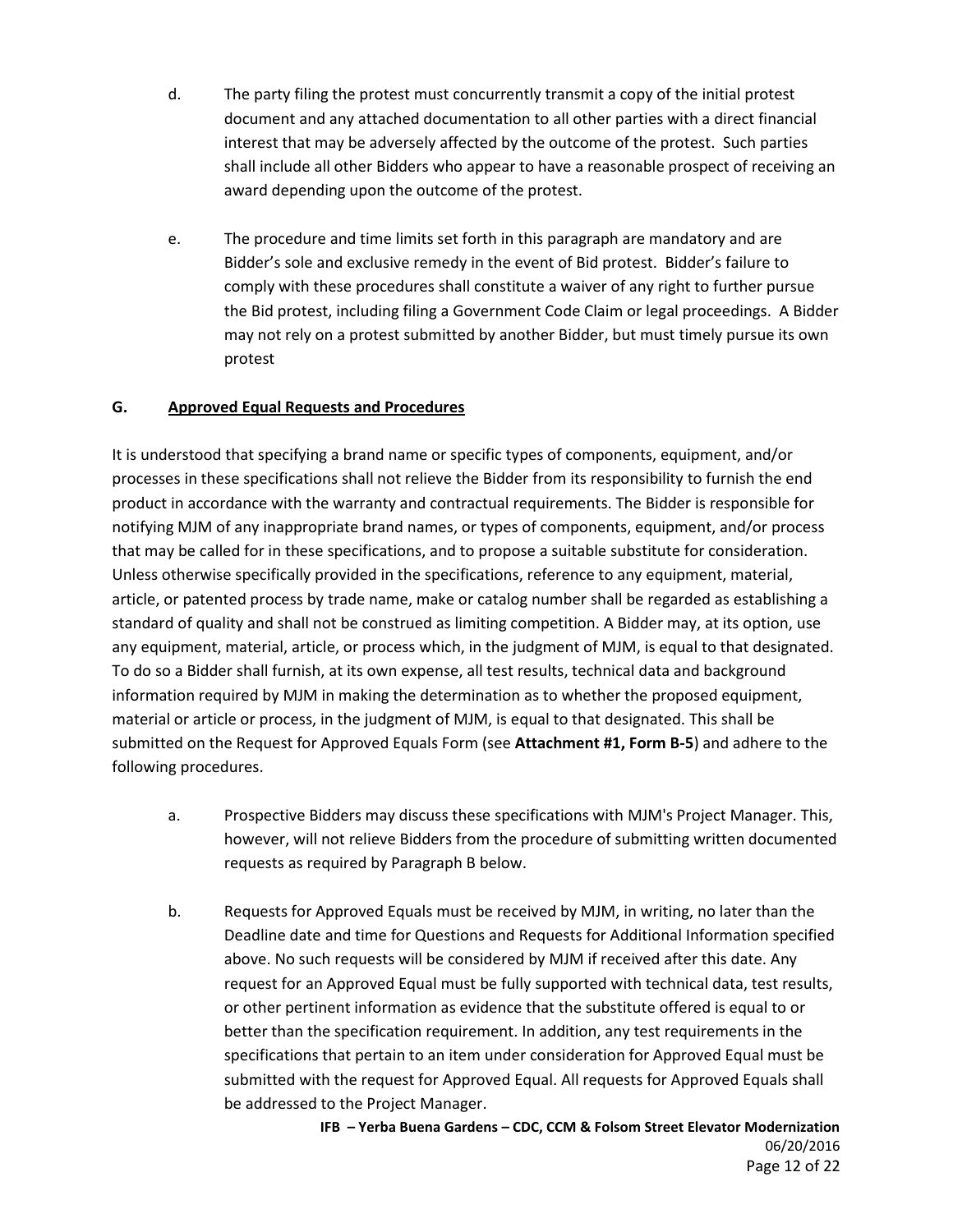To be considered, all Requests for Approved Equals must be in writing, separately identified, and delineated for each item, and must be submitted on form "B-5, Request for Approved Equals" included herewith. FAILURE TO SUBMIT FORM B-5 WITH EACH REQUEST FOR APPROVED EQUAL MAY RESULT IN DENIAL OF THE REQUEST.

Failure to properly submit a written Approved Equals Request Form in accordance with this Section, or a "denial" response from MJM to any Approved Equals Request, will constitute a Bidder's acknowledgement and acceptance of all terms, conditions, specifications, or provisions contained in the Contract Documents. All terms, conditions, specifications, or provisions contained in this Solicitation, or as may be amended by a written Addendum issued by MJM, are binding on Bidders.

c. MJM's reply to requests received pursuant to Paragraph B above will be provided to requestor and posted to the OCII website at http://sfocii.org within seven (7) days after the Deadline for Questions. MJM reserves the right to postpone this deadline for its own convenience.

#### **H. Warranty of Title**

The Contractor shall warrant to MJM, its successors and assigns, that the title to the material, supplies or equipment covered by the Contract, when delivered to MJM or to its successor or assigns, is free from all liens and encumbrances.

#### **I. Warranty**

The Contractor guarantees and warrants that all work performed and items supplied under this Contract shall (1) conform to the Technical Specifications and all other requirements of this Contract; (2) fulfill its design functions and be fit for both its ordinary and intended purposes; (3) be free of all patent and latent defects in design, materials and workmanship; and (4) perform satisfactorily.

It is understood and agreed that by acceptance of this warranty and the acceptance of materials or supplies to be manufactured or assembled pursuant to these Specifications, MJM does not waive any warranty, either expressed or implied in Sections 2312 to 2317, inclusive, of the Business and Professions Code of the State of California, or any products liability of the Contractor as determined by any applicable decisions of a court of the State of California or of the United States.

#### **J. Claims and Disputes**

**IFB – Yerba Buena Gardens – CDC, CCM & Folsom Street Elevator Modernization** 06/20/2016 The Contractor shall be solely responsible for providing timely written notice to MJM of any claims for additional compensation and/or time in accordance with the provisions of the Contract. It is MJM's intent to investigate and attempt to resolve any Contractor claims before the Contractor has performed any disputed work. In addition, MJM desires to mitigate its responsibility (if any) for any Contractor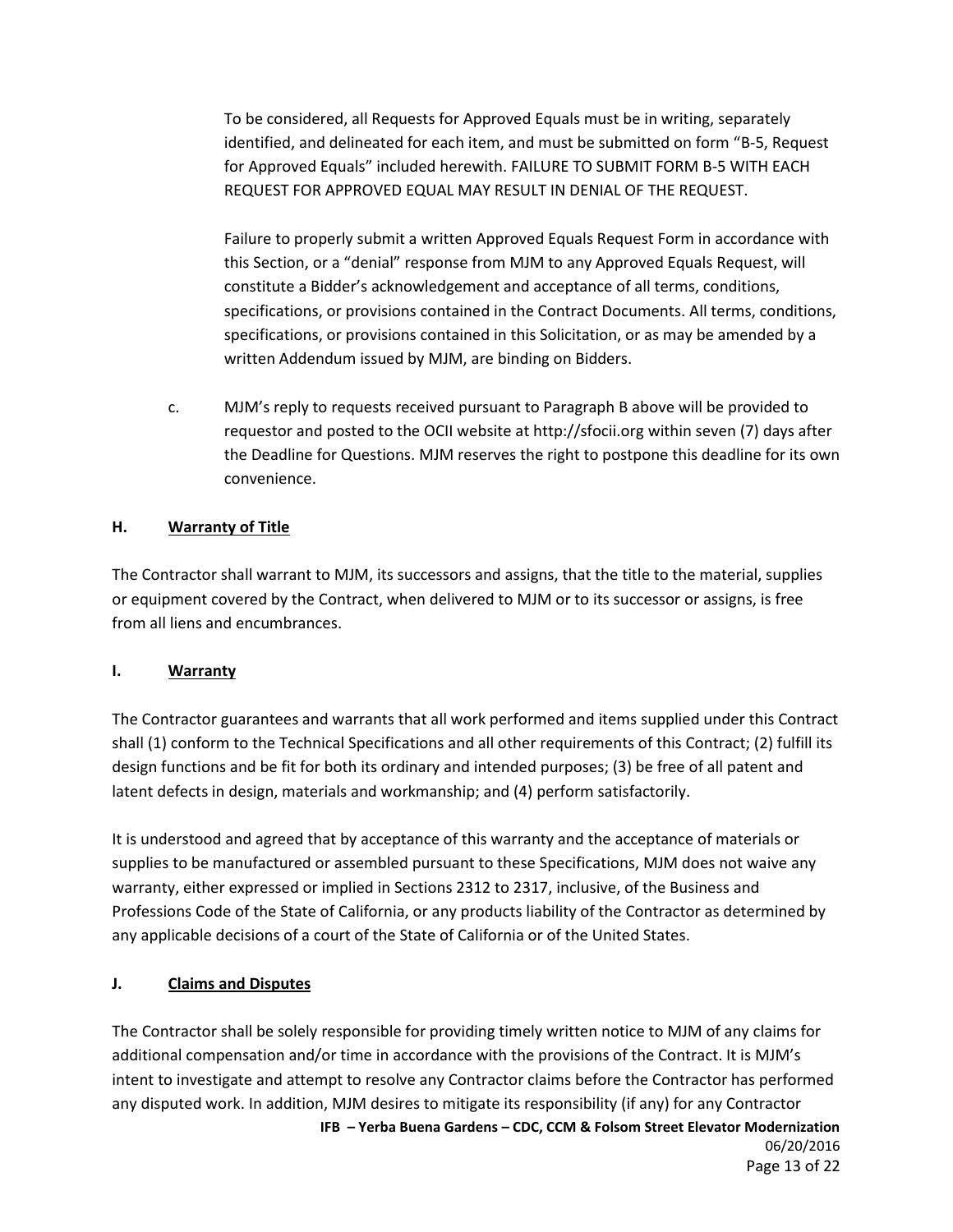claims before the disputed work is performed. Therefore, Contractor's failure to provide timely notice, as provided for in the Contract, shall constitute a waiver of Contractor's claims for additional compensation and/or time.

The Contractor shall not be entitled to the payment of any additional compensation for any cause, including any act, or failure to act, by MJM, including the failure or refusal to issue a modification, or the happening of any event or occurrence, unless it has given MJM due written notice of a potential claim. The potential claim shall set forth the reasons for which the Contractor believes additional compensation may be due, the nature of the costs involved, and the amount of the potential claim.

If based on an act or failure to act by MJM, such notice shall be given to MJM prior to the time that the Contractor has started performance of the work giving rise to the potential claim for additional compensation. In all other cases, notice shall be given within 10 days after the happening of the event or occurrence giving rise to the potential claim.

If there is a dispute over any claim, the Contractor shall continue to work during the dispute resolution process in a diligent and timely manner as directed by MJM, and shall be governed by all applicable provisions of the Contract. The Contractor shall maintain cost records of all work which is the basis of any dispute.

If an agreement can be reached which resolves the Contractor's claim, the parties will execute a Contract modification to document the resolution of the claim. If the parties cannot reach an agreement with respect to the Contractor's claim, they may choose arbitration and/or mediation.

## **K. Subcontracting**

Each Bidder shall list the name, business address and license number of each subcontractor to whom the Bidder proposes to subcontract a portion of the work in an amount in excess of one-half of one percent (0.5%) of the Total Contract Price, along with a description of the portion of the work which shall be done by each subcontractor, as part of the "Designation of Subcontractors" form included in the **Attachment #15**.

Contractor shall not subcontract any work to be performed by it under this Contract without the prior written approval of MJM. Contractor shall be solely responsible for reimbursing any subcontractors and MJM shall have no obligation to them. Nothing in the Contract shall create any contractual relationship between MJM and any subcontractor. The Contractor is fully responsible to MJM for the acts and omissions of its subcontractors and persons either directly or indirectly employed by its subcontractors, just as it is for the acts and omissions of persons directly employed by the Contractor.

The Contractor shall not, without the prior written consent of the Project Manager, substitute any subcontractor in place of any previously-approved subcontractor.

#### **L. Labor Code Requirements**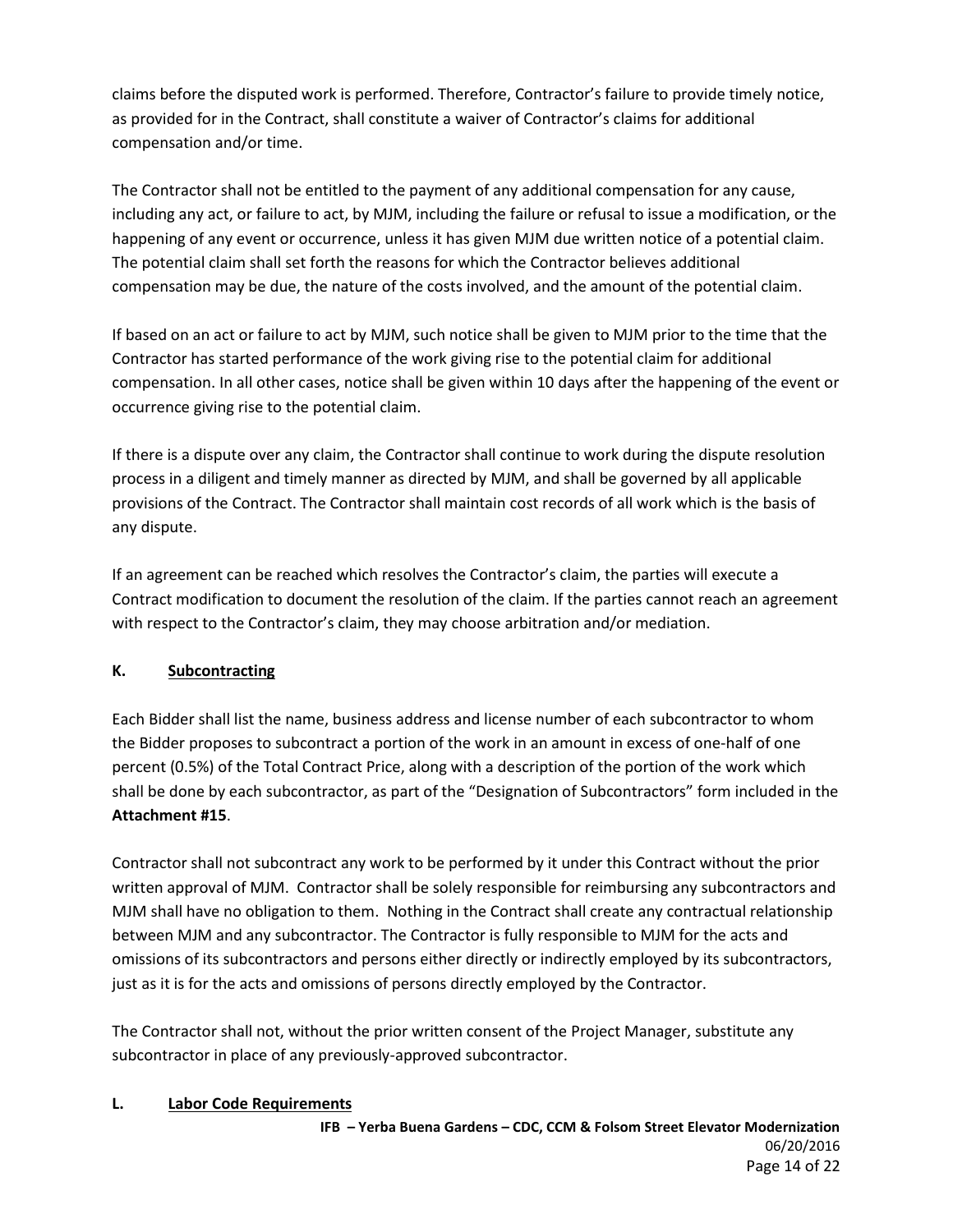This project includes public works as defined by Labor Code section 1720. The California Department of Industrial Relations' General Prevailing Wage Determination **2016-1** shall constitute the Prevailing Wage for the duration of the Contract. In addition, this project may be financed in whole or in part with U.S. Department of Housing and Urban Development (HUD) Community Development Block Grant program income. To the extent applicable, Contractors shall comply with California Labor Code, Prevailing Wages Laws and the Davis-Bacon Act, as amended (40 U.S.C. 3141-3148), as supplemented by Department of Labor regulations (29 CFR Part 5). General Wage Determinations issued by the Director of Industrial Relations and the federal minimum wage rates issued by the Secretary of Labor can be accessed at the following websites:

# State[: http://www.dir.ca.gov//DLSR/PWD/](http://www.dir.ca.gov/DLSR/PWD/) Federal:<http://www.wdol.gov/dba.aspx>

If there is a difference between the federal minimum wage rates predetermined by the Secretary of Labor and the state general prevailing wage rates determined by the Director of the California Department of Industrial Relations for similar classifications of labor, the contractor and subcontractors must pay the higher wage rate.

# a. Prevailing Rate of Per Diem Wages (Prevailing Wage)

The Contractor shall post a printed copy of applicable prevailing wage determinations in a prominent place at the work site.

The Contractor and subcontractor(s) shall pay no less than the applicable Prevailing Wage to any worker performing Prevailing Wage Covered Work under the Contract for all work hours specified within of applicable prevailing wage determinations.

# 1) Future Wage Increases

Predetermined increases to the Prevailing Wage can be found within the applicable prevailing wage determinations. California prevailing wage determinations with predetermined increases are denoted by a double-asterisk (\*\*) following the published expiration date. MJM will not recognize any claim for additional compensation based on the payment by the Contractor of any predetermined increase to the Prevailing Wage during the term of the Contract. The possibility of wage increases during the course of the Contract is one of the elements to be considered by the Contractor in determining the bid, and such wage increases will not, under any circumstances, be considered as the basis of a claim against MJM with regard to the Contract.

## b. Hours of Labor

The Contractor and subcontractor(s) shall comply with Labor Code sections 1810 through 1815.

The Contractor and subcontractor(s) shall recognize that eight (8) hours labor constitutes one (1) day's work. The Contractor and subcontractor(s) shall only permit a worker to work in excess of eight (8)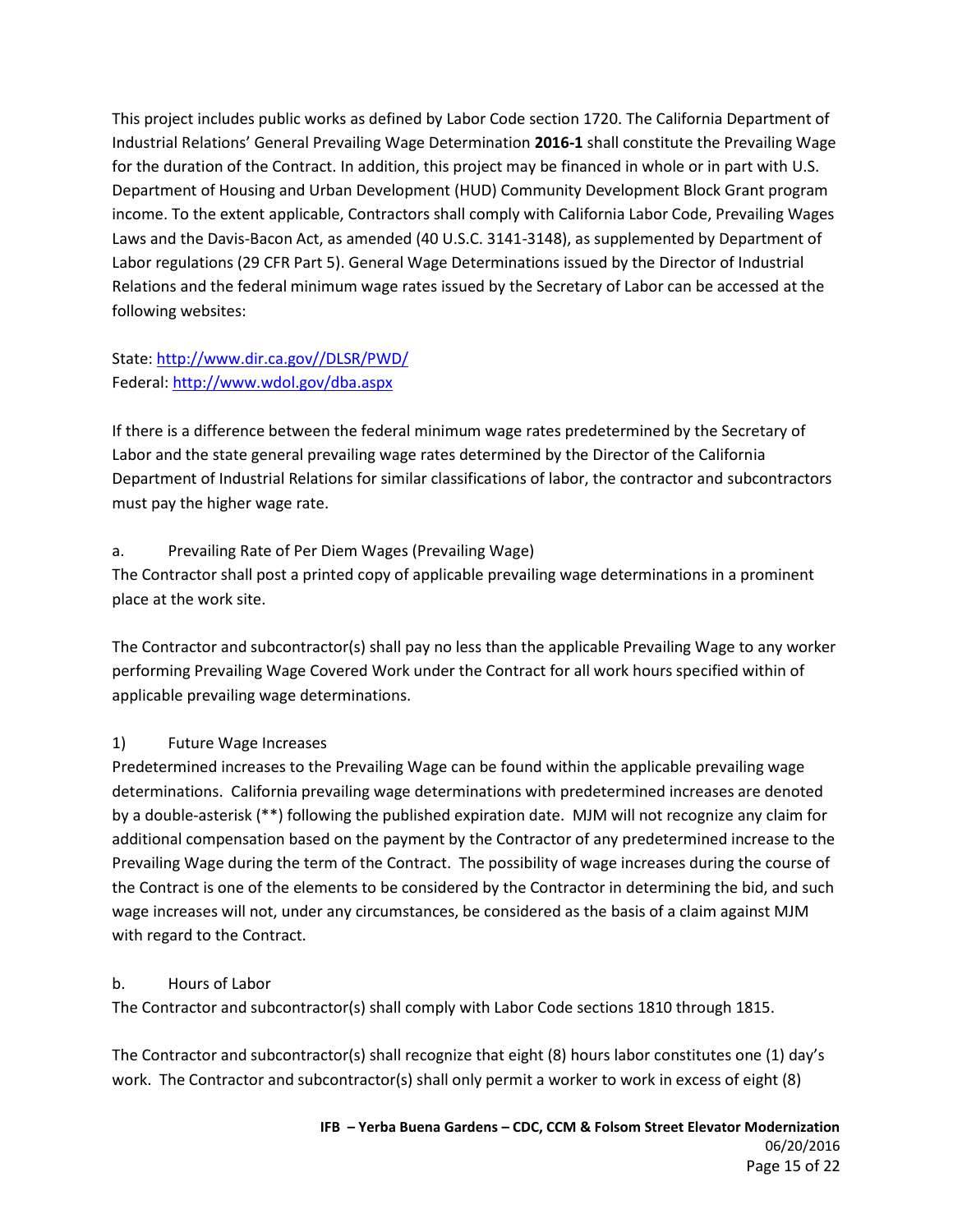hours in one (1) day and work in excess of 40 hours in one (1) week when that work is paid at no less than one and one-half (1½) times the Prevailing Wage basic hourly rate of pay.

The Contractor and subcontractor(s) shall maintain accurate records showing the name of and actual hours worked each calendar day and each calendar week by each worker employed in connection with Prevailing Wage Covered Work performed under the Contract. The Contractor and subcontractor(s) shall make these records available for inspection by MJM, OCII and by DIR's Division of Labor Standards Enforcement.

# c. Certified Payroll Records (CPRs)

The Contractor and subcontractor(s) shall comply with Labor Code section 1776 and Title 8 of the California Code of Regulations section 16400.

MJM shall withhold Contract payments due or estimated to be due to the Contractor or subcontractor whose CPRs are delinquent or inadequate (terms defined in subsequent language of the Contract), plus any additional amount that MJM has reasonable cause to believe may be needed to cover unpaid wages and penalties assessed against the contractor or subcontractor whose CPRs are delinquent or inadequate; the Contractor shall be required in turn to cease all payments to a subcontractor whose payroll records are delinquent or inadequate until MJM provides notice that the subcontractor has cured the delinquency or deficiency.

The Contractor and subcontractor(s) shall maintain CPRs for a period of three (3) years following the completion of the Contract.

# 1) Content of CPRs

The Contractor and subcontractor(s) shall keep accurate CPRs detailing the following information: name, address, social security number, work classification, wage rates, straight time and overtime hours worked each day and each week, check number, deductions, contributions, payments, and the actual per diem wages paid to each journeyman, apprentice, worker, or other employee(s) employed by the Contractor or subcontractor in connection with the Contract.

Each payroll record shall contain or be verified by a written declaration that it is made under penalty of perjury, stating both of the following:

- (a) The information contained in the payroll record is true and correct.
- (b) The employer has complied with the requirements of Labor Code sections 1771, 1811, and 1815 for any work performed by his or her employees on the public works project.

A CPR is inadequate if the CPR does not contain all of the abovementioned parts.

## 2) Timely Submission of CPRs

**IFB – Yerba Buena Gardens – CDC, CCM & Folsom Street Elevator Modernization** The Contractor and subcontractor(s) shall submit one (1) CPR each week from the start of Prevailing Wage Covered Work through the completion of the work. Each CPR shall be submitted within one (1)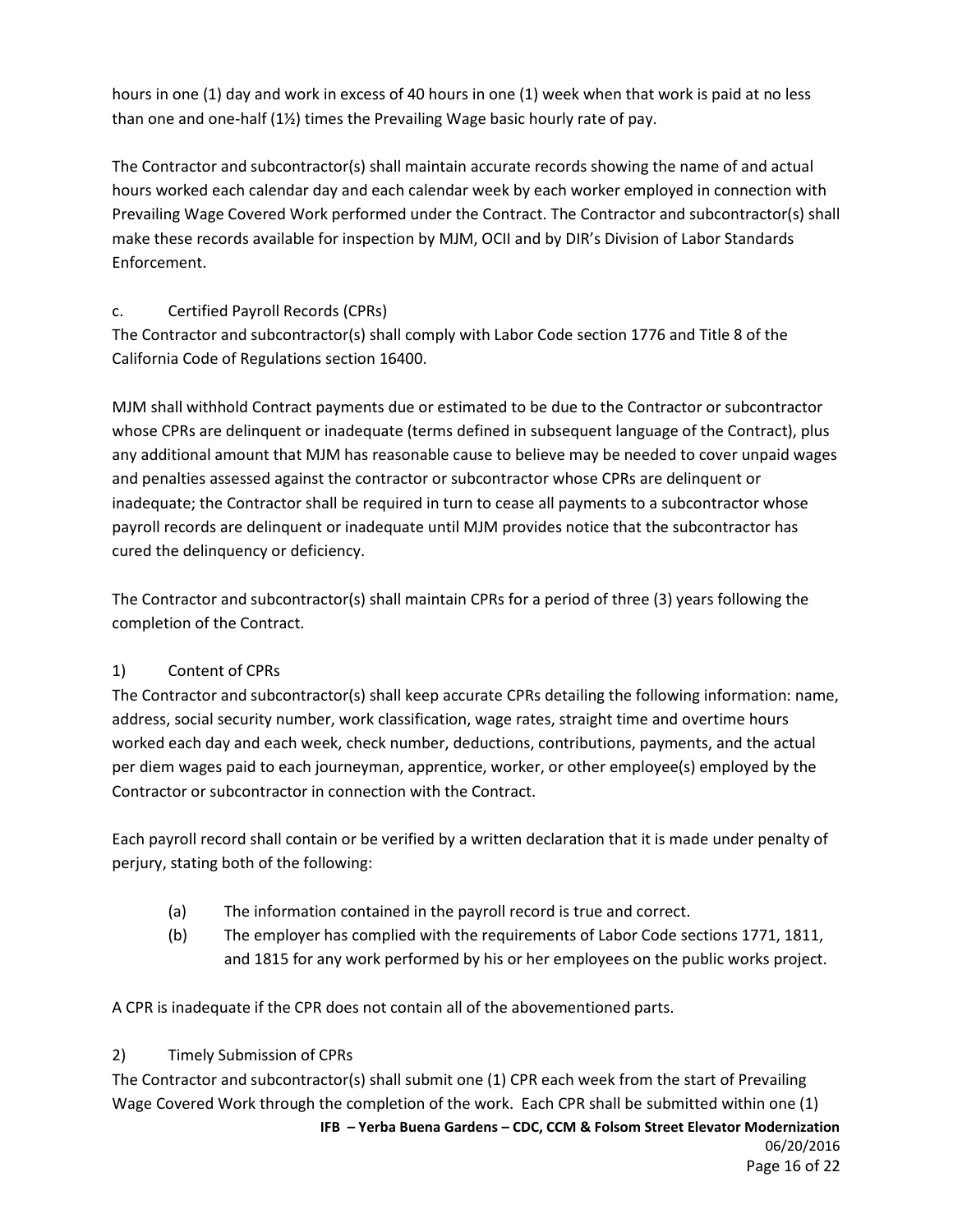calendar week from the last day of the Contractor's or subcontractor's work week. A CPR shall be considered delinquent if the CPR has not been submitted within 30 calendar days from the end of the work week.

# 3) Additional Requests for CPRs and Other Payroll Records

The Contractor's and subcontractor's CPRs and all payroll records, as defined by Chapter 8 of the California Code of Regulations section 16000, shall be available for inspection at all reasonable hours at the Contractor's or subcontractor's office, and copies thereof shall be provided by the Contractor or subcontractor on the following basis:

- (a) Upon request of an employee or the employee's authorized representative.
- (b) Within ten (10) calendar days of a written request from MJM, OCII or from DIR's Division of Labor Standards Enforcement or Division of Apprenticeship Standards. When copies of payroll records are not provided within ten (10) calendar days, the Contractor or subcontractor shall forfeit to MJM a penalty of \$100.00 per worker for each calendar day or portion thereof that copies are not provided. The MJM shall withhold Contract payments from the Contractor equal to the amount of any accrued penalties. Withheld Contract payments shall be released in accordance with Labor Code sections 1742 through 1743 and 1771.6.

# 4) Submittal of Payroll Records via Online System

The Contractor and subcontractor(s) shall submit all CPRs via the OCII online submittal system (http://www.elationsys.com), unless otherwise required by MJM. Access to this online submittal system is provided by MJM free of charge to the Contractor and subcontractor(s). Any optional interface desired by the Contractor (such as an automated payroll system interface) with the online submittal system shall be at the sole expense of the Contractor.

## d. Apprenticeship Requirements

Labor Code section 1777.5(n) emphasizes that a prime contractor is responsible for compliance with apprenticeship requirements. Therefore, the Contractor shall be responsible for compliance by the Contractor and any subcontractor(s) with Labor Code sections 1777.5 through 1777.6 related to the employment of apprentices. The Contractor shall be responsible for any penalties assessed by the Labor Commissioner in accordance with Labor Code section 1777.7.

The Contractor and subcontractor(s) shall pay a worker at the appropriate journeyman prevailing wage rate if any of the following apprenticeship standards are not met:

(1) The worker is registered as an apprentice with the DAS and the contractor has obtained written proof of his or her registration.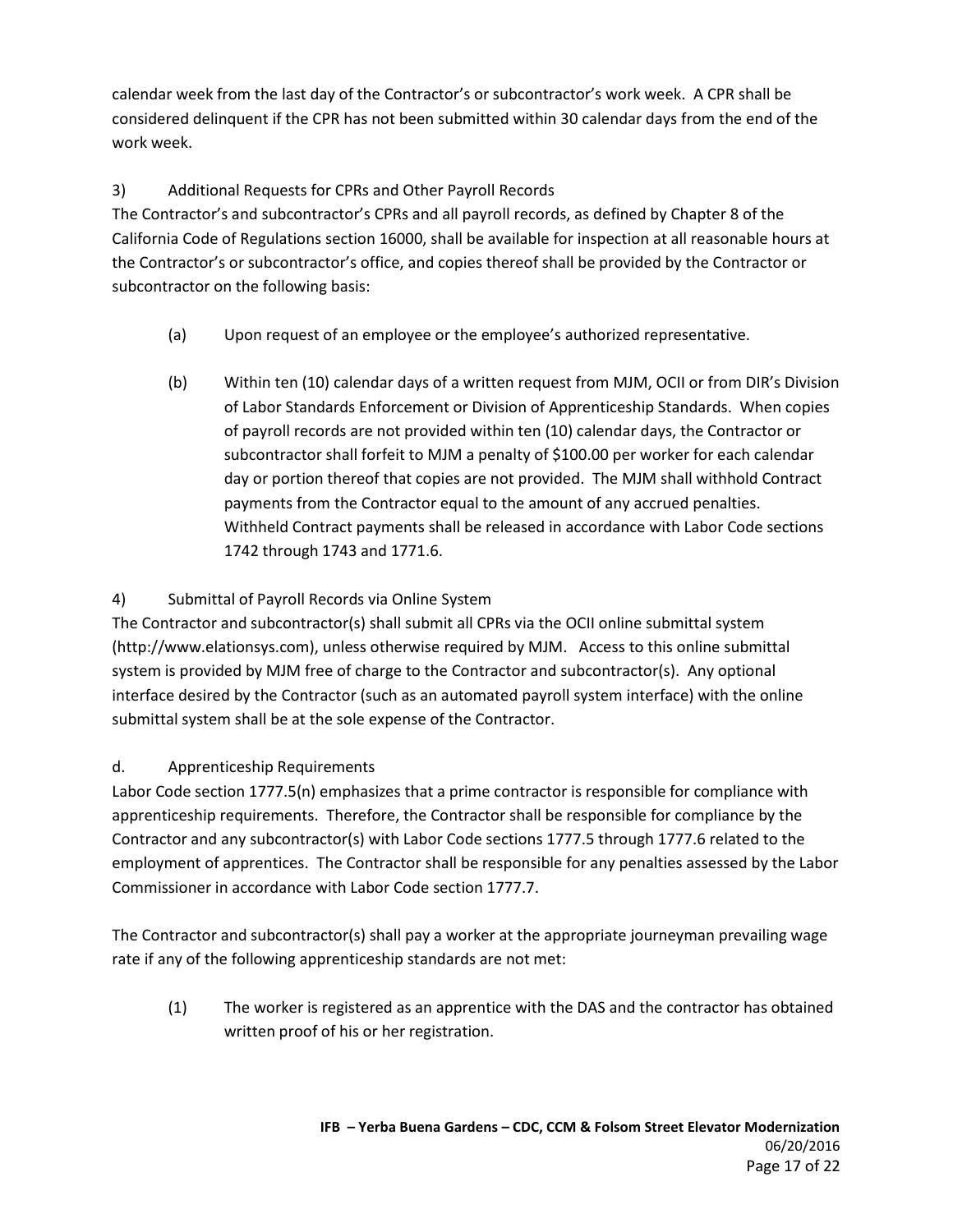- (2) The worker is registered with U.S. Department of Labor, Employment and Training Administration, Office of Apprenticeship Training, Employer and Labor Services and the contractor has obtained written proof of his or her registration.
- (3) The worker is employed in accordance with the apprenticeship standards of the apprentice agreement under which he or she is training.

e. Wage Kickbacks and Worker Registration Fees Prohibited The Contractor and subcontractor(s) shall comply with Labor Code sections 1778 through 1779.

The Contractor and subcontractor(s) shall not take, receive, or conspire with another to take or receive, for his own use or the use of any other person any portion of the wages of any worker or subcontractor in connection with the Contract.

The Contractor and subcontractor(s) shall not charge, collect, or attempt to charge or collect, directly or indirectly, a fee or valuable consideration for registering any person for work in connection with the Contract, or for giving information as to where such employment may be procured, or for placing, assisting in placing, or attempting to place, any person in connection with the Contract.

# **M. Equal Employment Opportunity**

In connection with the performance of the contract, the Contractor shall not discriminate against any employee or an applicant for employment because of race, color, religion, national origin, ancestry, sex, gender, sexual orientation, age (over 40), marital status, pregnancy, medical condition, or disability as specified in federal, State and local laws. The Contractor shall take affirmative action to ensure that applicants are employed, and that employees are treated during their employment, without regard to the above factors. Such actions shall include but not be limited to the following: employment, upgrading, demotion, or transfer; recruitment or recruitment advertising; layoff or termination; rates of pay; other forms of compensation; and selection for training, including apprenticeship. The Contractor shall comply with Executive Order 11246, entitled "Equal Employment Opportunity," as amended by Executive Order 11375, and as supplemented in Department of Labor regulations (41 CFR Part 60).

## **N**. **Liquidated Damages and Force Majeure**

TIME IS OF THE ESSENCE IN THIS CONTRACT. Complete and safe functioning of public elevators is essential to operations of the public facilities under this proposal. The Contractor candidate selected and MJM may specify through service contract a penalty payment paid to MJM for each and every day that the Contractor fails to provide the required services by the completion date or as mutually agreed at the beginning of a project.

The Contractor will be granted an extension of time and will not be assessed with liquidated damages for any delay beyond the schedule for completion or the required response time for delays caused by *force majeure*, such as acts of God or of the public enemy, fire, floods, epidemics, quarantine,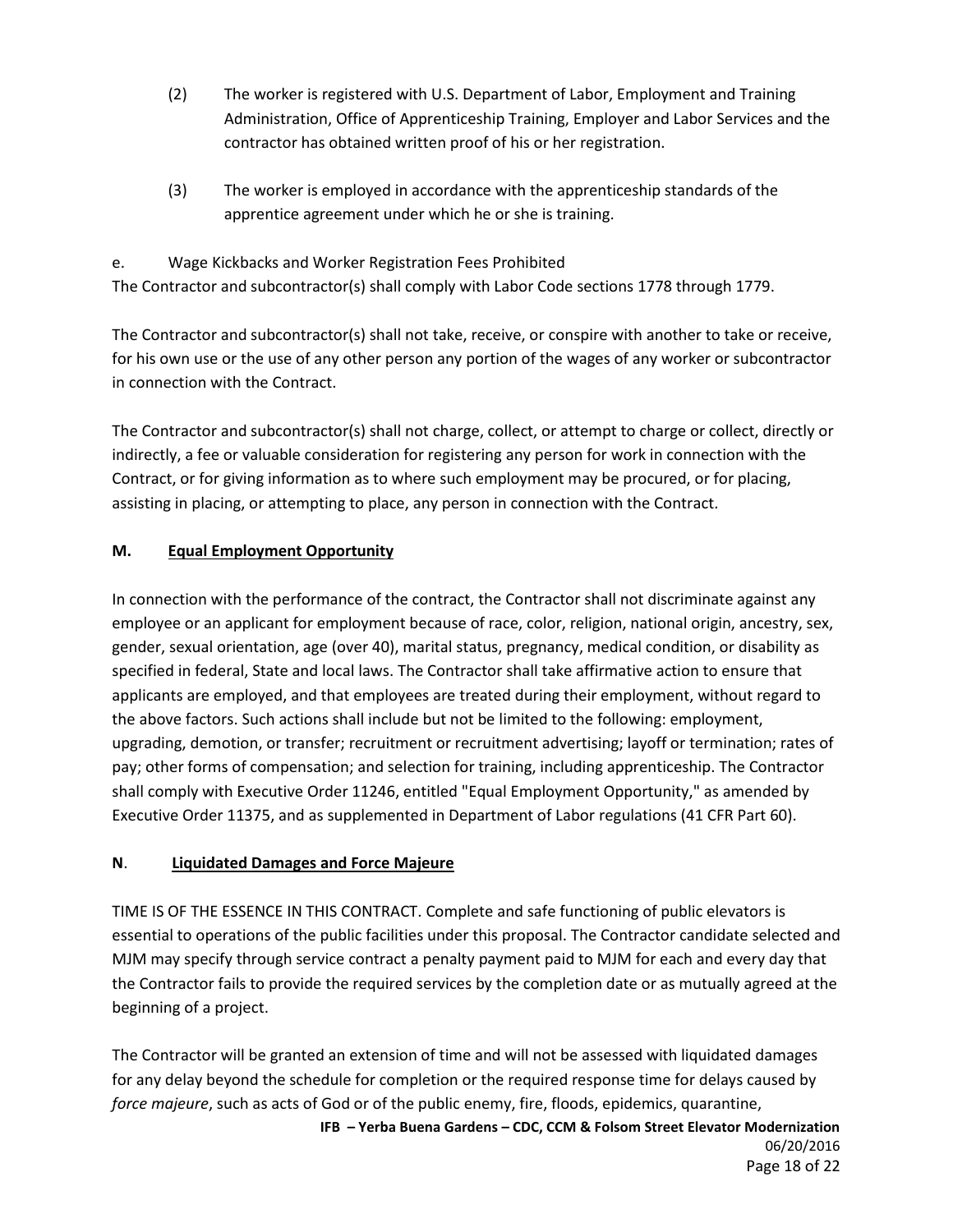restrictions, strikes, labor disputes, shortage of materials and freight embargoes, or other causes, including requests by MJM, deemed by MJM to be beyond the reasonable control of the Contractor, provided Contractor notifies the MJM Representative in writing of the causes of delay within five calendar days from the beginning of any such delay. The MJM Representative shall ascertain the nature of the delay and determine whether an extension of time is warranted, which determination shall be final and conclusive. Contractor has the burden of proof that the delay was beyond its control.

### **O. Contractor Expenses**

Bidders responding to this IFB do so at their own expense. MJM will not consider any contractor costs related to this IFB or to negotiating a Personal Services Contract as reimbursable or as eligible costs under the contract.

### **P. MJM Right to Modify or Suspend IFB**

MJM reserves the right at any time and from time to time, and for its own convenience, in its sole and absolute discretion, to modify or suspend any and all aspects of the selection process, including, but not limited to this IFB, and all or any portion of the contractor selection process in or subsequent to the IFB; to obtain further information from any contractor, to waive any defects as to form or content of the IFB or any other step in the selection process; to reject any and all responses submitted; to reissue the IFB; procure the desired services by any other means or not proceed in procuring the services; to negotiate with any, all, or none of the respondents to this IFB as to fees, scope of services, or any other aspect of the IFB or services; to negotiate and modify any and all terms of an agreement; and to accept or reject any Bidder for entry into a Personal Services Contract.

#### **Q. Claims Against MJM and the Agency**

Each Bidder by responding to this IFB, waives any claim, liability or expense whatsoever against MJM, the Agency, and its respective officers, commissioners, employees and agents, by reason of any or all of the following: any aspect of this IFB , the selection process or any part thereof; any informalities or defects in the selection process; the failure to enter into any agreement; any statements, representations, acts or omissions of MJM and the Agency; the exercise of any discretion set forth or concerning any of the foregoing; and any other matters arising out of all or any of the foregoing.

#### **FEDERAL CONTRACTING REQUIREMENTS**

#### **A. Copeland "Anti-Kickback" Act**

Contractor agrees to comply with the Copeland ''Anti-Kickback'' Act (40 U.S.C. 3145), as supplemented by Department of Labor regulations (29 CFR Part 3, ''Contractors and Subcontractors on Public Building or Public Work Financed in Whole or in Part by Loans or Grants from the United States''). Contractor agrees to prohibit from inducing, by any means, any person employed in the construction, completion,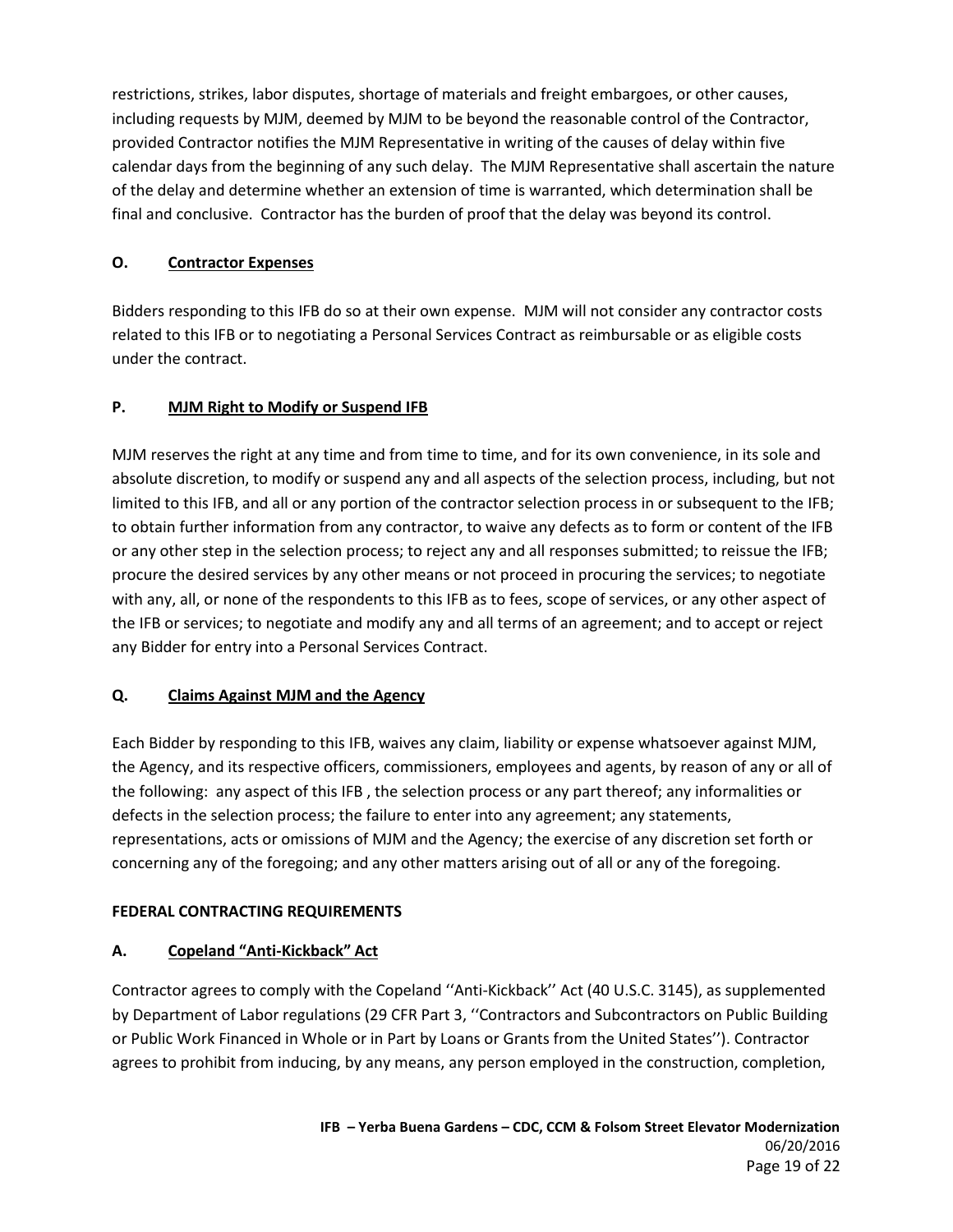or repair of public work, to give up any part of the compensation to which he or she is otherwise entitled.

# **B. Contract Work Hours and Safety Standards Act**

Contractor agrees to comply with the Contract Work Hours and Safety Standards Act (40 U.S.C. 3701– 3708). As applicable, all contracts in excess of \$100,000 that involve the employment of mechanics or laborers require Contractors to agree to the provisions of 40 U.S.C. 3702 and 3704, as supplemented by Department of Labor regulations (29 CFR Part 5). Under 40 U.S.C. 3702 of the Act, each contractor is required to compute the wages of every mechanic and laborer on the basis of a standard work week of 40 hours. Work in excess of the standard work week is permissible provided that the worker is compensated at a rate of not less than one and a half times the basic rate of pay for all hours worked in excess of 40 hours in the work week. Under 40 U.S.C. 3704, each contractor agrees that no laborer or mechanic shall be required to work in surroundings or under working conditions which are unsanitary, hazardous or dangerous. These requirements do not apply to the purchases of supplies or materials or articles ordinarily available on the open market, or contracts for transportation or transmission of intelligence.

# **C. Clean Air Act and Federal Water Pollution Control Act**

As applicable to all contracts in excess of \$150,000, contractor agrees to comply with all applicable standards, orders or regulations issued pursuant to the Clean Air Act (42 U.S.C. 7401–7671q) and the Federal Water Pollution Control Act as amended (33 U.S.C. 1251–1387).

## **D. Energy Policy and Conservation Act**

Contractor agrees to comply with the mandatory standards and policies relating to energy efficiency which are contained in the state energy conservation plan issued in compliance with the Energy Policy and Conservation Act (42 U.S.C. 6201).

## **E. Debarment and Suspension**

By submitting a bid, Contractor declares that it is not debarred, suspended, or otherwise listed on the governmentwide Excluded Parties List System in the System for Award Management (SAM), in accordance with the OMB guidelines at 2 CFR 180 that implement Executive Orders 12549 (3 CFR Part 1986 Comp., p. 189) and 12689 (3 CFR Part 1989 Comp., p. 235), ''Debarment and Suspension.'' Contractor declares that it is eligible to enter into a contract that received federal financial assistance.

## **F. Byrd Anti-Lobbying Amendment**

Contractors that apply or bid for an award of \$100,000 or more shall file the required certification (form attached as **Attachment #17**) pursuant to Byrd Anti-Lobbying Amendment (31 U.S.C. 1352). Each tier certifies to the tier above that it will not and has not used Federal appropriated funds to pay any person or organization for influencing or attempting to influence an officer or employee of any agency, a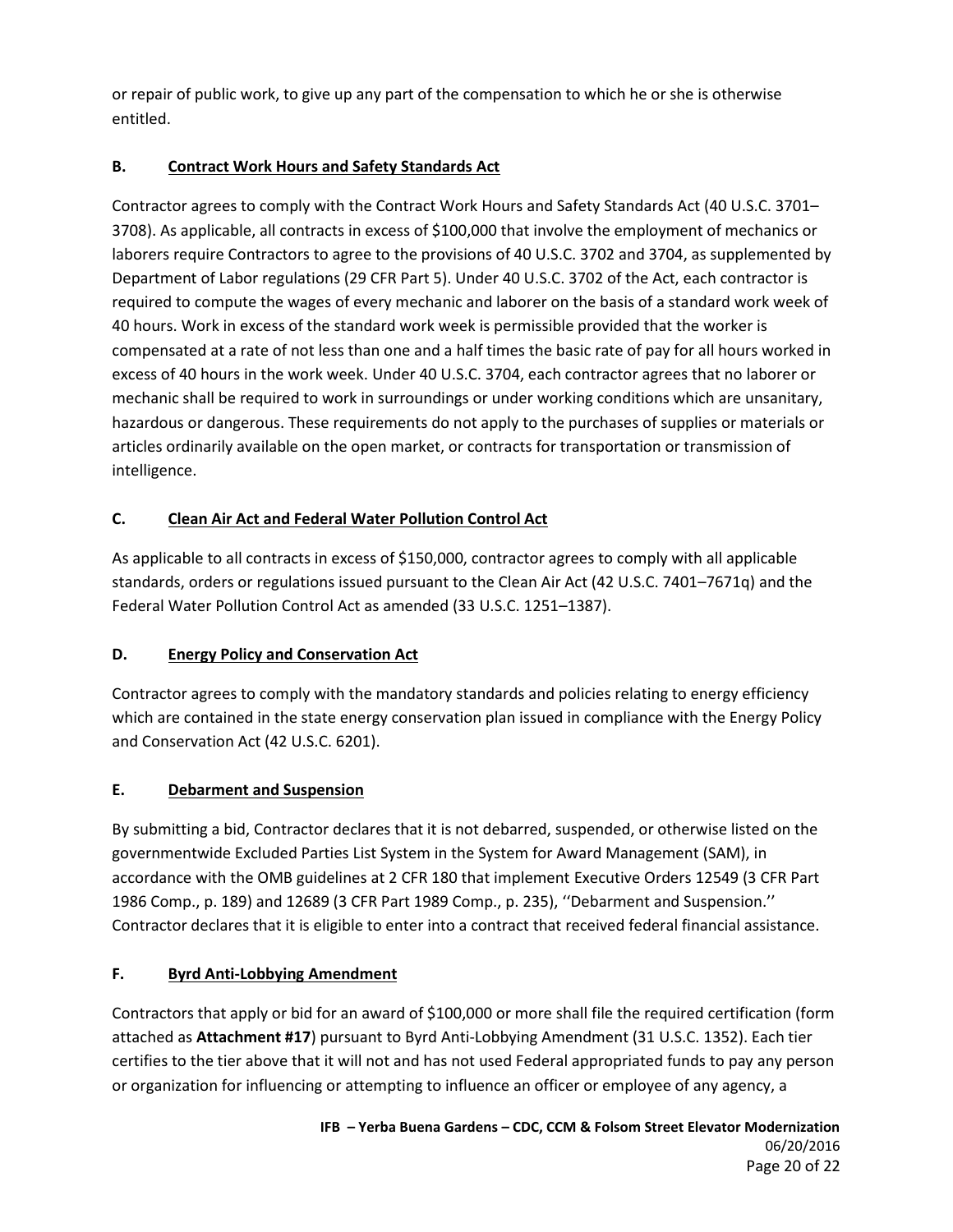member of Congress, officer or employee of Congress, or an employee of a member of Congress in connection with obtaining any Federal contract, grant or any other award covered by 31 U.S.C. 1352. Each tier must also disclose any lobbying with non-Federal funds that takes place in connection with obtaining any Federal award.

## **G. Solid Waste Disposal Act**

Contractors agree to comply with Section 6002 of the Solid Waste Disposal Act, as amended by the Resource Conservation and Recovery Act. The requirements of Section 6002 include procuring only items designated in guidelines of the Environmental Protection Agency (EPA) that contain the highest percentage of recovered materials practicable; procuring solid waste management services in a manner that maximizes energy and resource recovery; and establishing an affirmative procurement program for procurement of recovered materials identified in the EPA guidelines.

### **H. Compliance with Housing and Urban Development (HUD) Section 3**

Section 3 (24 CFR Part 135) is a provision of the U.S. Department of Housing and Urban Development (HUD) Act of 1968 that helps foster local economic development, neighborhood economic improvement, and individual self-sufficiency. The Section 3 program requires Contractor, to the greatest extent feasible, to provide job training, employment, and contracting opportunities for low-income Section 3 residents in connection with this project**.** All types of employment opportunities should be made available to low and very low-income persons, including permanent employment and long-term jobs.

In addition, Contractors are encouraged to have Section 3 residents make up at least 30 percent of their permanent, full-time staff. Note: a Section 3 resident who has been employed for 3 years may no longer be counted towards meeting the 30 percent requirement. This encourages Contractors to continue hiring Section 3 residents when employment opportunities are available.

In the performance of this contract, Contractor agrees, to the greatest extent feasible, to comply with the requirements of HUD Section 3 by making efforts to hire Section 3 residents for 30 percent of its new hires, when such positions are available; and subcontracts 10 percent of the value of the contract to Section 3 business concerns, when subcontracting opportunities are available.

#### Section 3 residents are defined as follows:

• Public housing residents; or

 • Persons who live in San Francisco MSA and who have a household income that do not exceed 80 percent of the median family income for the area (see [https://www.hudexchange.info/resource/3679/hud-income-limits/\)](https://www.hudexchange.info/resource/3679/hud-income-limits/).

Section 3 business concerns are defined as a business that:

- Is 51 percent or more owned by Section 3 residents;
- Employs Section 3 residents for at least 30 percent of its full-time, permanent staff; or